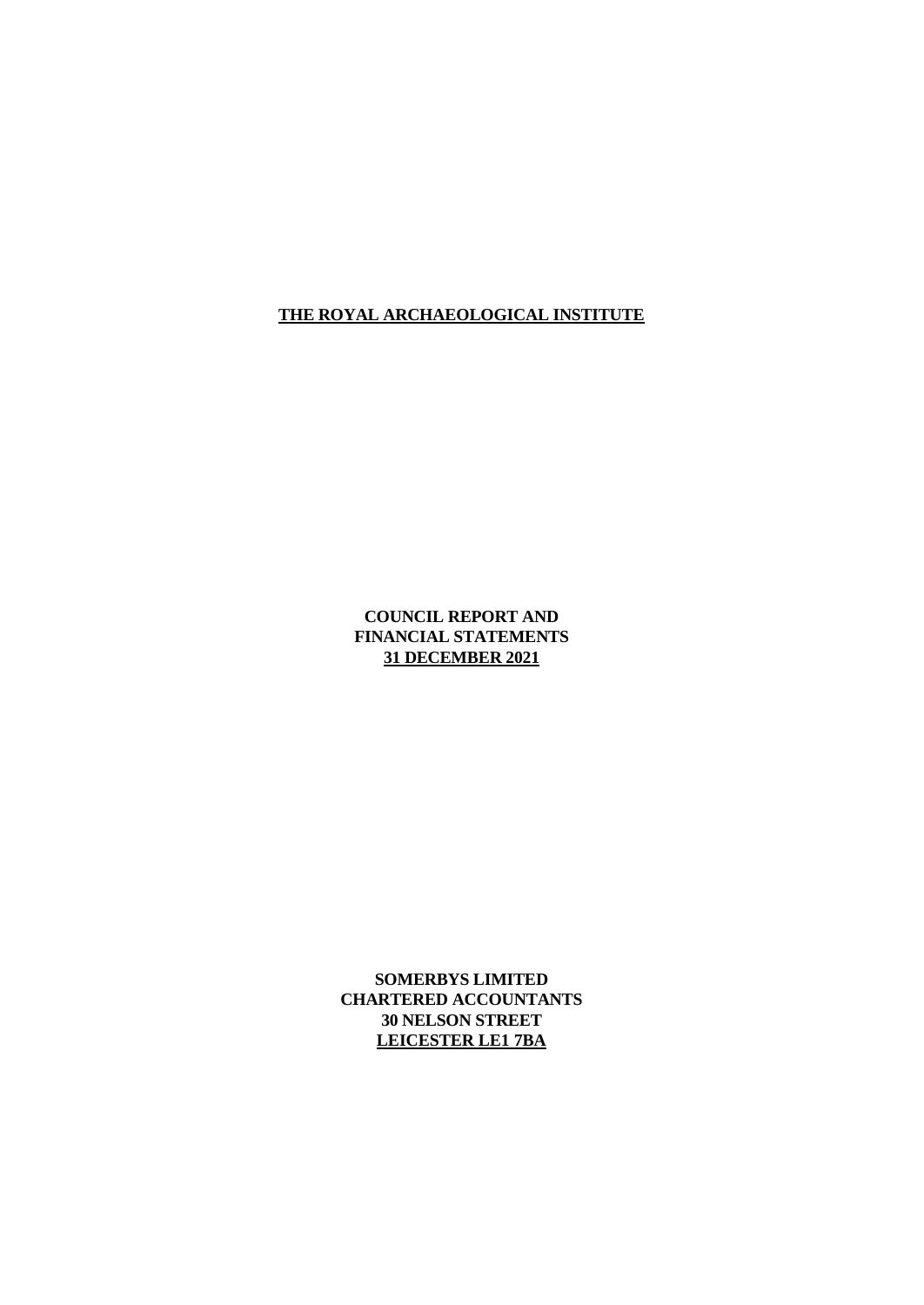# **CONTENTS YEAR ENDED 31 DECEMBER 2021**

| <b>Legal and Administrative Information</b>           | 1         |
|-------------------------------------------------------|-----------|
| The Annual Report of the Council                      | $2 - 9$   |
| <b>Report of the Independent Auditors</b>             | $10 - 12$ |
| <b>Statement of Financial Activities</b>              | $13 - 14$ |
| <b>Balance Sheet</b>                                  | $15 - 16$ |
| <b>Statement of Cash Flows</b>                        | 17        |
| <b>Notes forming part of the Financial Statements</b> | $18 - 25$ |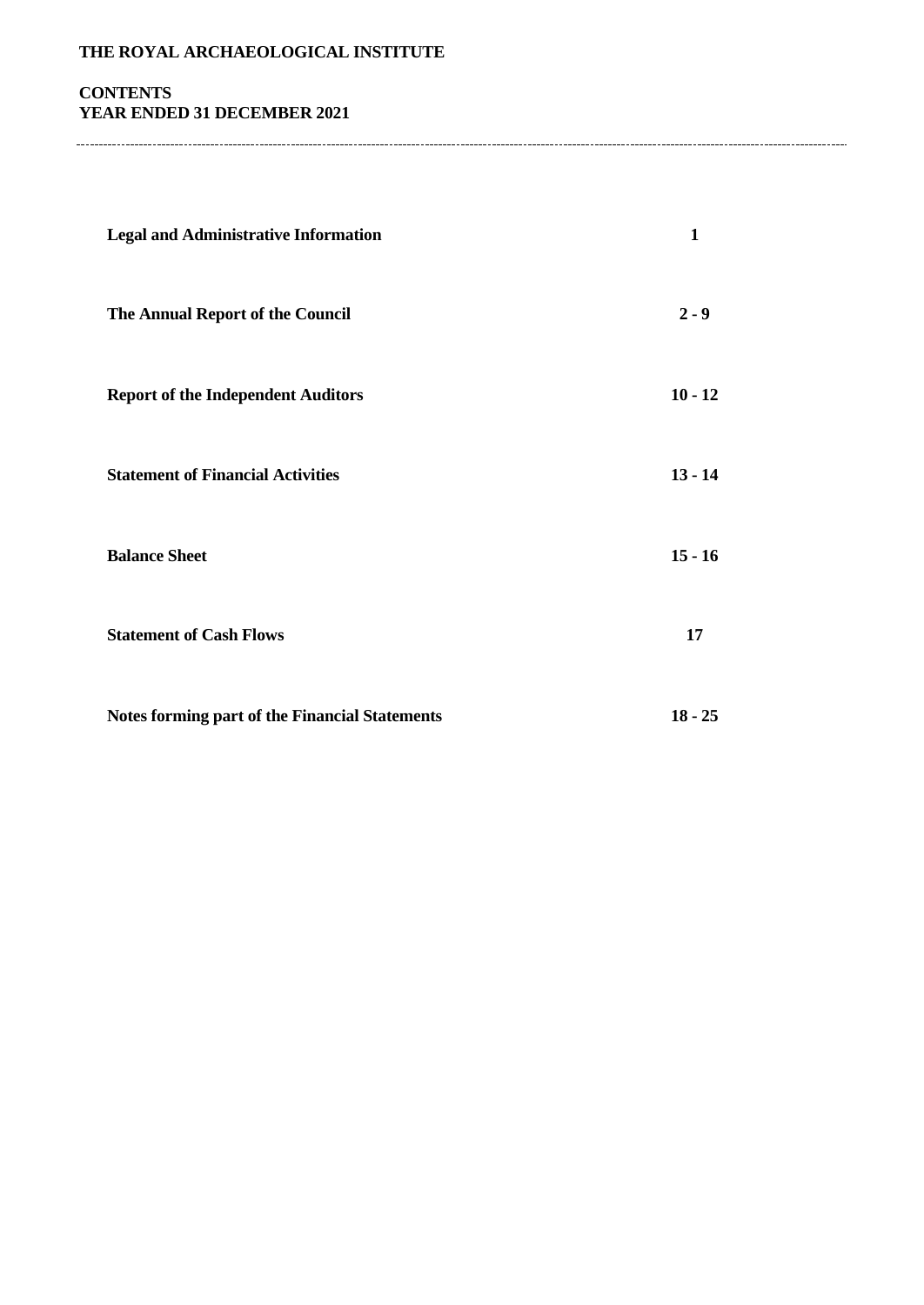# **CHARITY NUMBER: 226222**

| President                                     | Mr Ken Smith (Retired 22 June 2021)<br>Ms Lindsay Allason-Jones (Elected 22 June 2021)                                                                                     |
|-----------------------------------------------|----------------------------------------------------------------------------------------------------------------------------------------------------------------------------|
| Vice-Presidents                               | Dr Mark Gardiner (Retired 22 June 2021)<br>Professor Barbara Yorke (Retired 22 June 2021)<br>Mr Hedley Swain (Elected 22 June 2021)<br>Mr Paul Oldham<br>Ms Kathryn Stubbs |
| <b>Honorary Secretary</b>                     | Dr Pete Wilson (Retired 22 June 2021)<br>Mr Brian Kerr (Elected 22 June 2021)                                                                                              |
| <b>Honorary Treasurer</b>                     | Dr Andrew Williams (Retired 22 June 2021)<br><b>Vacant Post</b>                                                                                                            |
| Honorary Editor                               | Dr Lisa-Marie Shillito                                                                                                                                                     |
| <b>Meetings Secretary</b>                     | Dr Rachel Swallow (Resigned 12 May 2021)<br>Mr Peter Ginn (Appointed 15 July 2021)                                                                                         |
| <b>Council Members</b>                        | Full list given on page 8                                                                                                                                                  |
| Correspondence Address and registered address | c/o The Society of Antiquaries<br><b>Burlington House</b><br>Piccadilly<br>London<br>W1J0BE                                                                                |
| Bankers Co-operative Bank plc                 | <b>PO Box 250</b><br>Delf House<br>Southway<br>Skelmersdale<br>WN8 6WT<br><b>CAF Bank Ltd</b>                                                                              |
|                                               | 25 Kings Hill Avenue<br>Kings Hill<br><b>West Malling</b><br>Kent<br><b>ME19 4JQ</b>                                                                                       |
| Auditor                                       | Somerbys Limited<br>30 Nelson Street<br>Leicester<br>LE17BA                                                                                                                |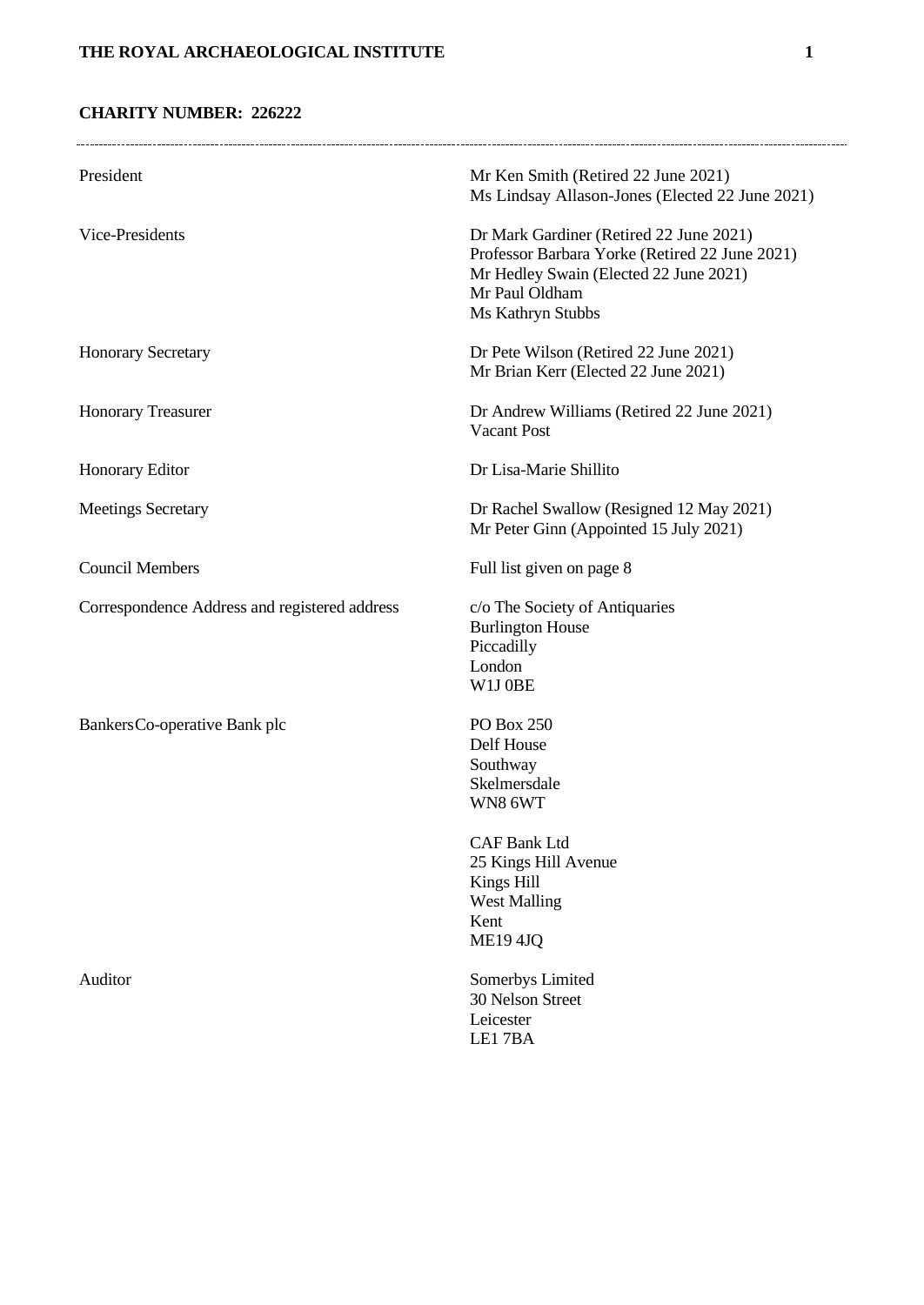## **THE ANNUAL REPORT OF THE COUNCIL YEAR ENDED 31 DECEMBER 2021**

The Council presents the statutory report with the accounts of The Royal Archaeological Institute for the year ended 31 December 2021

The annual report and accounts are presented in the form of a Statement of Financial Activities, in order to comply with the *Statement of Recommended Practice for Charities: Accounting and Reporting by Charities* as issued by the Charity Commission in 2015 and comply with the requirements of the Charities Act 2011.

#### **Structure, Governance and Management**

The Institute was founded in 1844 and received its Royal Charter in 1961. This defines the nature and legal status of the Institute, which is responsible to the Privy Council for the conduct of its affairs. The Institute publishes a journal and awards research and other grants annually. It holds monthly lectures in London during the Season, which runs from October to May, short Spring and Autumn meetings and an Annual Summer Meeting of a week's duration when visits are paid to areas of archaeological and architectural interest in the British Isles and Europe.

The Institute is a Registered Charity - No. 226222 - and the registered address is c/o The Society of Antiquaries of London, Burlington House, Piccadilly, London, W1J 0BE.

The Institute's governing body is its Council, whose members are the Council members of the Institute for the purposes of Institute legislation, which is constituted as follows:

- The President, elected by the members in general meeting for a three-year term of office.
- Four Vice-Presidents, each elected by the members in general meeting for a five-year term of office.
- Twelve Ordinary Members, each elected by the members in general meeting for a four-year term of office.
- Four Honorary Officers (Secretary, Treasurer, Editor and Meetings Secretary) who are appointed by Council, are *ex officio* members of it, and who have no restriction on their term of office.

Council's work is supported by Editorial, Meetings and Research Committees. An Audit & Investment Committee provides oversight of the conduct of its financial affairs.

The members of the Council who served during the year are listed on page 8. The Institute gratefully recognises the support and assistance that all retiring members of Council have given during their period of office.

#### **Aims**

The aims and objectives of the Institute are as follows:

- (a) To examine, preserve and illustrate the ancient monuments, past history, manners, customs, arts and literature of Great Britain and Northern Ireland and other countries.
- (b) To publish the *Archaeological Journal*.
- (c) To contribute funds for the preservation of ancient monuments and promote archaeology and archaeological research through grant giving.
- (d) To run a lecture programme where papers are read and subjects discussed.
- (e) To hold meetings at archaeological sites.

#### **Risk Management**

The Council members have a duty to identify and review the risks to which the Institute is exposed and to ensure appropriate controls are in place to provide reasonable assurance against fraud and error.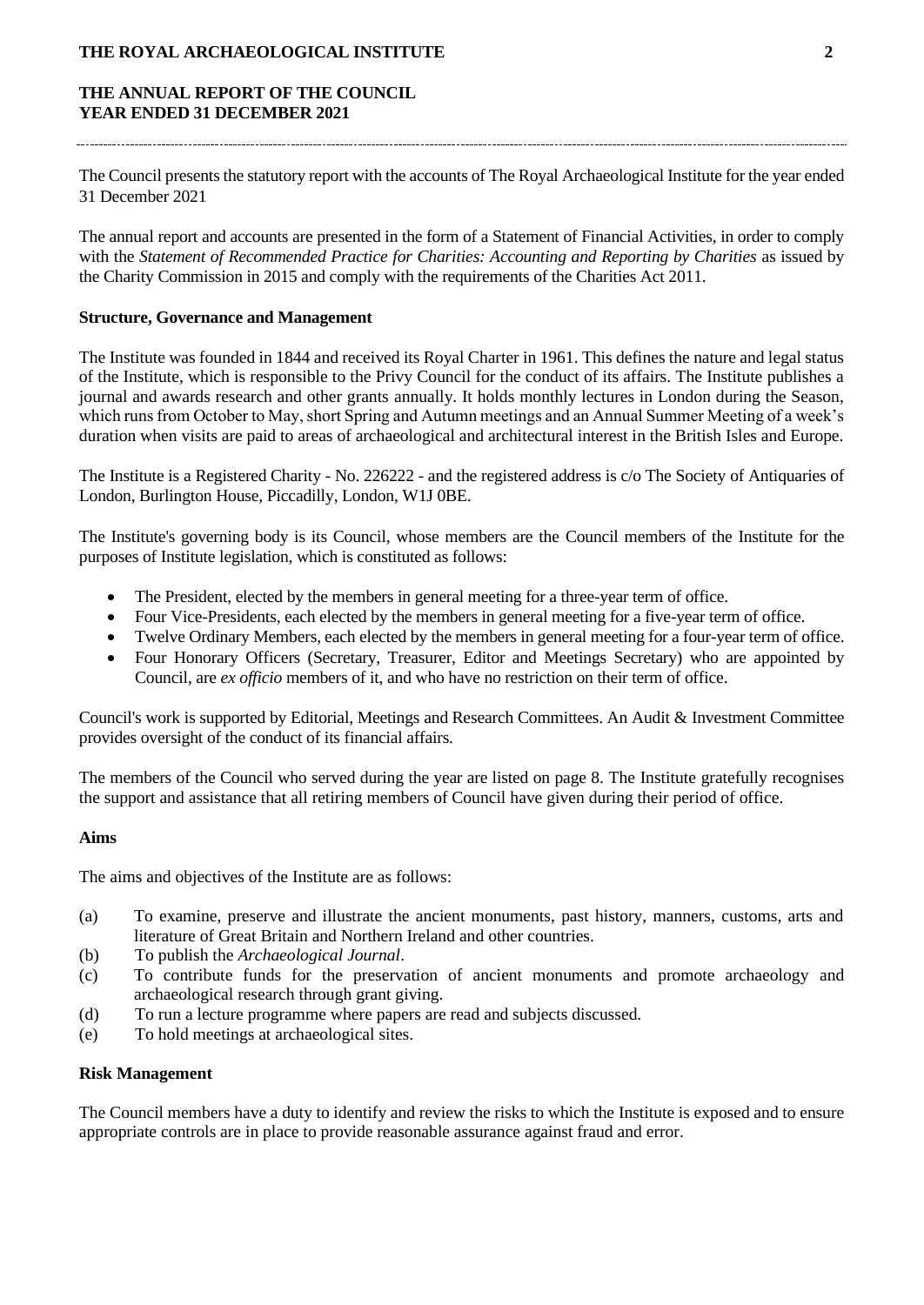## **THE ANNUAL REPORT OF THE COUNCIL (CONTINUED) YEAR ENDED 31 DECEMBER 2021**

#### **Public Benefit**

In meeting its aims and objectives, the Society provides public benefit by advancing learning and education about archaeology at all levels and through promoting knowledge and understanding of archaeology.

Council confirms that it has complied with the duty in Section 17 of the Charities Act 2011 to have due regard to the Charity Commission's general guidance on Public Benefit.

## **Achievements and Performance**

Despite the impact of Covid-19, the Royal Archaeological Institute has continued to publish T*he Archaeological Journal,* deliver lectures, hold meetings across the country and to award grants in support of archaeological and historical research.

#### Publications

Volume 178 of the Archaeological Journal was published online during the year. The printed versions of Volumes 177 and 178 have, regrettably, experienced distribution problems which, it is hoped, will be rectified in 2022.

The digitised version of the Archaeological Journal Volumes 1 - 178 is currently available online to libraries and to members through the Institute's website.

Two Newsletters were published which, besides reporting on the Institute's activities, included short reports on research projects that had received awards from the Institute's research funds.

#### Lectures

The following lectures were held online and at the Rooms of the Society of Antiquaries of London, Burlington House:

**13 January** (Live streamed) Petuaria revisited: new light on Roman Brough-on-Humber Dr Peter Halkon

**10 February** (Live streamed) Fortifying rulership: the emergence and development of Pictish power centres in Northeast Scotland, c. 300- 1000 AD Professor Gordon Noble

**10 March** (Live streamed) Roman frontiers in their landscape settings Professor David Breeze

**14 April** (Live streamed) 3 p.m. Work by the Roman Roads Research Association David Ratledge, Rob Entwistle and Mike Haken 5 p.m. M.R. James's East Anglia Dr Richard Hoggett

**13 May** (Live streamed) The archaeology of the Greenwich World Heritage Site Dr Jane Sidell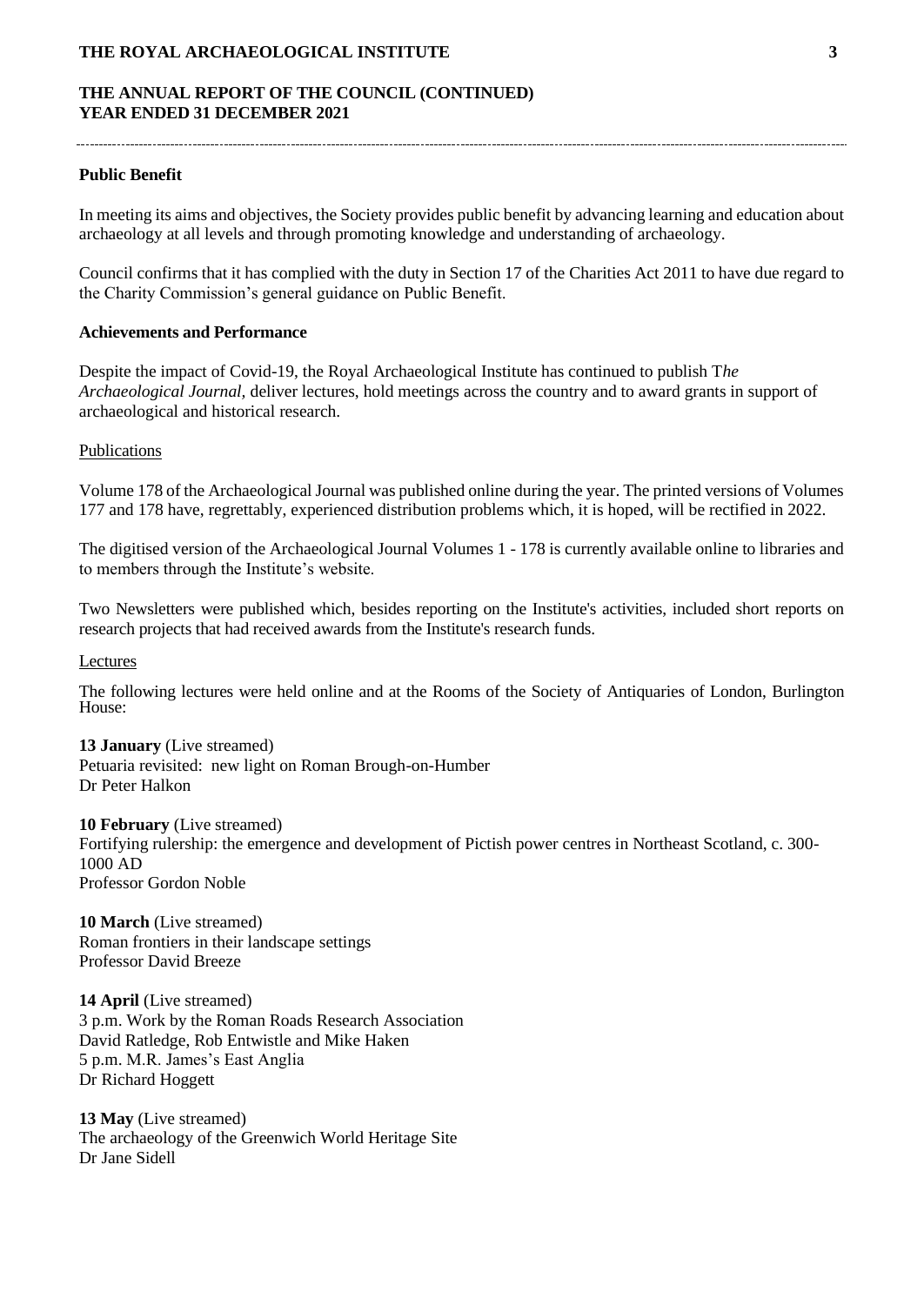# **THE ANNUAL REPORT OF THE COUNCIL (CONTINUED) YEAR ENDED 31 DECEMBER 2021**

**22 June** (Live streamed) 4.15 Annual General meeting 5 p.m. The Staffordshire Hoard and the history of seventh-century England Professor Barbara Yorke

**13 October** (Burlington House and Live streamed) Putting the pieces back together: what slighting can tell us about the past Dr Richard Nevell

**10 November** (Burlington House and Live streamed) Tattershall Castle: the newly built personality of Ralph Lord Cromwell Dr James Wright

**8 December** (Burlington House and Live streamed) Talking torcs: a craft perspective on Iron Age gold Dr Tessa Machling and Roland Williamson

During 2021, the Institute's lectures continued to be made available online to all.

#### **Meetings**

The Spring Meeting in Dover was cancelled due to Covid restrictions. On 15 May**,** an alternative online event (Zoom) on Dover's Environs was held. The following three papers were presented**:** 'Julius Caesar's Landing Sites' by Andrew Fitzpatrick, 'Roman Richborough: Some New Insights' by Tony Willmott and **'**The archaeology of Hellfire Corner: National Trust sites at the White Cliffs' by Nathalie Cohen.

The Summer Meeting scheduled for Copenhagen and Malmö was postponed until 2022.

The Autumn Meeting in Newark was postponed until October 2022. An alternative meeting was held from 4-9 October and was based in Caernarfon. The President, Lindsay Allason-Jones and the Honorary Secretary, Brian Kerr attended together with twenty-seven members. The meeting was led by the Meetings Secretary, Peter Ginn and the Assistant Meetings Secretary, Caroline Raison. The castles of Caernarfon, Beaumaris and Conwy were visited. The Llanberis Slate Mine, Segontium, Penrhyn, Plas Mawr, and Plas Newydd were also on the list of sites. The President and Honorary Secretary helped guide the group around some of the above sites. Dr Peter Jarvis was kind enough to help guide the group around Plas Mawr, and the Institute was grateful for his help. On the final day, a local archaeologist, Rhys Mwyn guided the group around some of the prehistoric sites of Anglesey. We were lucky enough to see inside Barclodiad y Gawres, which is usually locked, together with Din Dryfol, Castell Bryn Gwynn,Trefignath Burial Chamber and the South Stack Huts. The gallery at Oriel Mon was also visited. The Institute would like to thank the President, Honorary Secretary, Dr Jarvis and Rhys Mwyn for the guiding as well as Frances Lynch and Rhys for their help in planning the visits.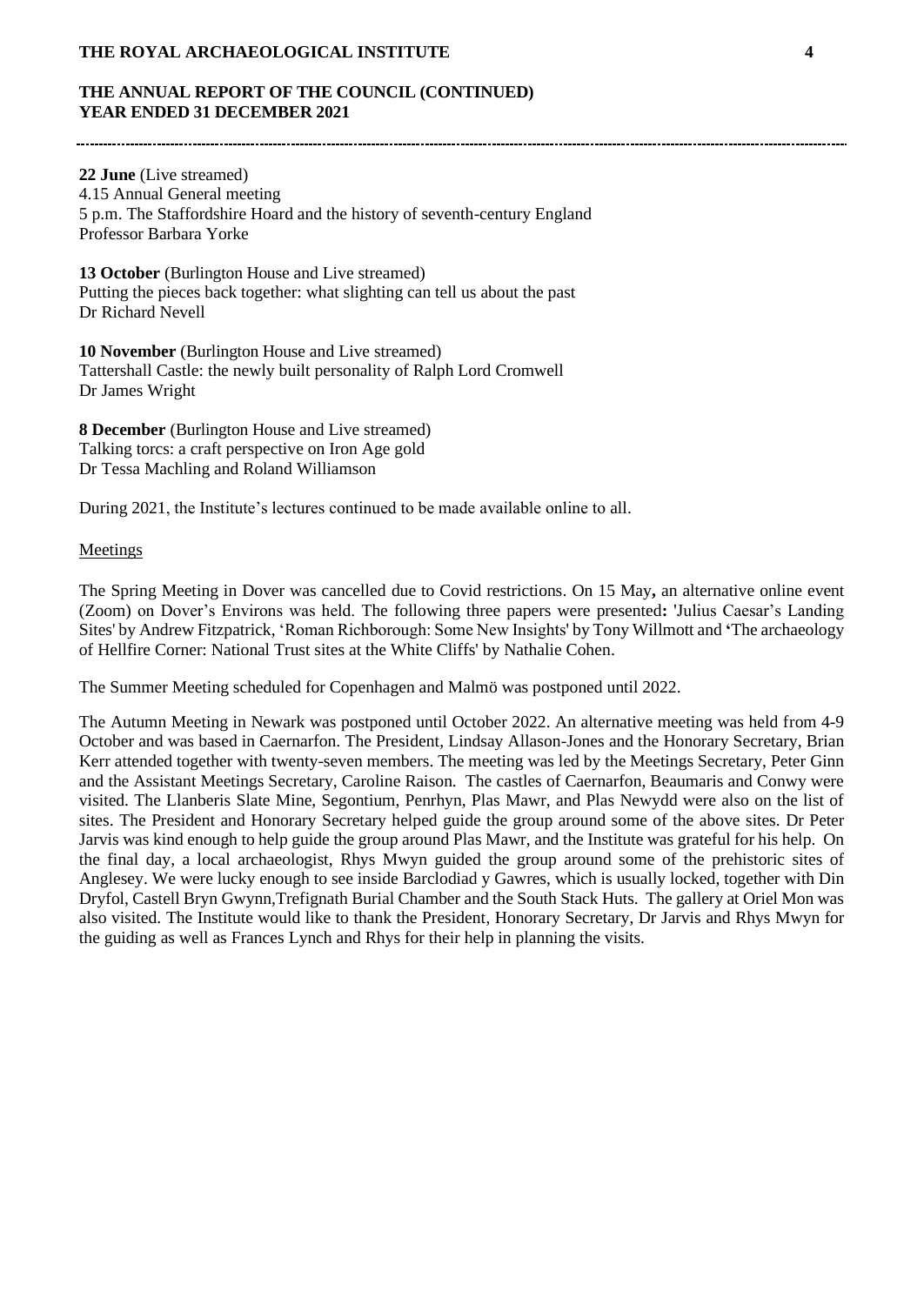## **THE ANNUAL REPORT OF THE COUNCIL (CONTINUED) YEAR ENDED 31 DECEMBER 2021**

#### Research Grants

Research grants totalling £18,906 were awarded in 2021, as follows:

| Dr Benjamin Roberts       | How ancient are the massive Cornish tin ingots found around St Austell?                                | £1,134 |
|---------------------------|--------------------------------------------------------------------------------------------------------|--------|
| <b>Beverley Still</b>     | Exploring the prehistoric landscape of Upper Teesdale (County Durham)                                  | £2,192 |
| Dr Peter Halkon           | Petuaria revisited – looking for a lost Roman theatre                                                  | £2,821 |
| Dr Rob Wiseman            | Gathering the harvest: collating evidence on the rural economy of Iron<br>Age and Roman Cambridgeshire | £4,620 |
| Dr Robert Fry             | What lies beneath Longis? Searching for Iron Age and Roman Alderney                                    | £3,890 |
| <b>Prof Steven Mithen</b> | Rubha Port a t-Seilich: excavating an Upper Palaeolithic site in Western<br>Scotland                   | £4,249 |

The Institute made donations of £1,500 to the library of the Society of Antiquaries of London, where members have reading rights, and of £10,000 to the Council for British Archaeology's Archaeological Achievement Awards (Early Career Archaeologist).

#### Cheney Bursaries

No Cheney Bursaries were awarded in 2021.

#### Archaeological Achievement Awards

The Institute sponsored the Early Career Archaeologist Award which was presented to Grace Griffith and the Highly Commended Award was presented to Dr Iris Kramer. We are grateful to our member Dr Tanja Romankiewicz for presenting the award in an online ceremony on behalf of the Institute.

#### Membership

Council regrets to note the deaths of ten members during the year, of whom two were Life members and eight were Ordinary members. As a result of the review of the membership roll, twenty-four Ordinary members and six Student members were removed from the membership list due to non-payment. Eight Ordinary members resigned. Four Student members and one Associate member each became an Ordinary member and one Associate member and two Ordinary members each became a Life member. Sixty-five new members were elected: fortyfour Ordinary members, one Life member, three Associate members and seventeen Student members. Six of the new Student members are sponsored by the Institute.

|                                         | 2021 | 2020 |
|-----------------------------------------|------|------|
| Life members                            | 91   | 89   |
| Ordinary members                        | 526  | 519  |
| Associate members                       | 75   | 74   |
| Student members (under 26 years of age) | 36   | 29   |
| Total Individual members                | 728  | 711  |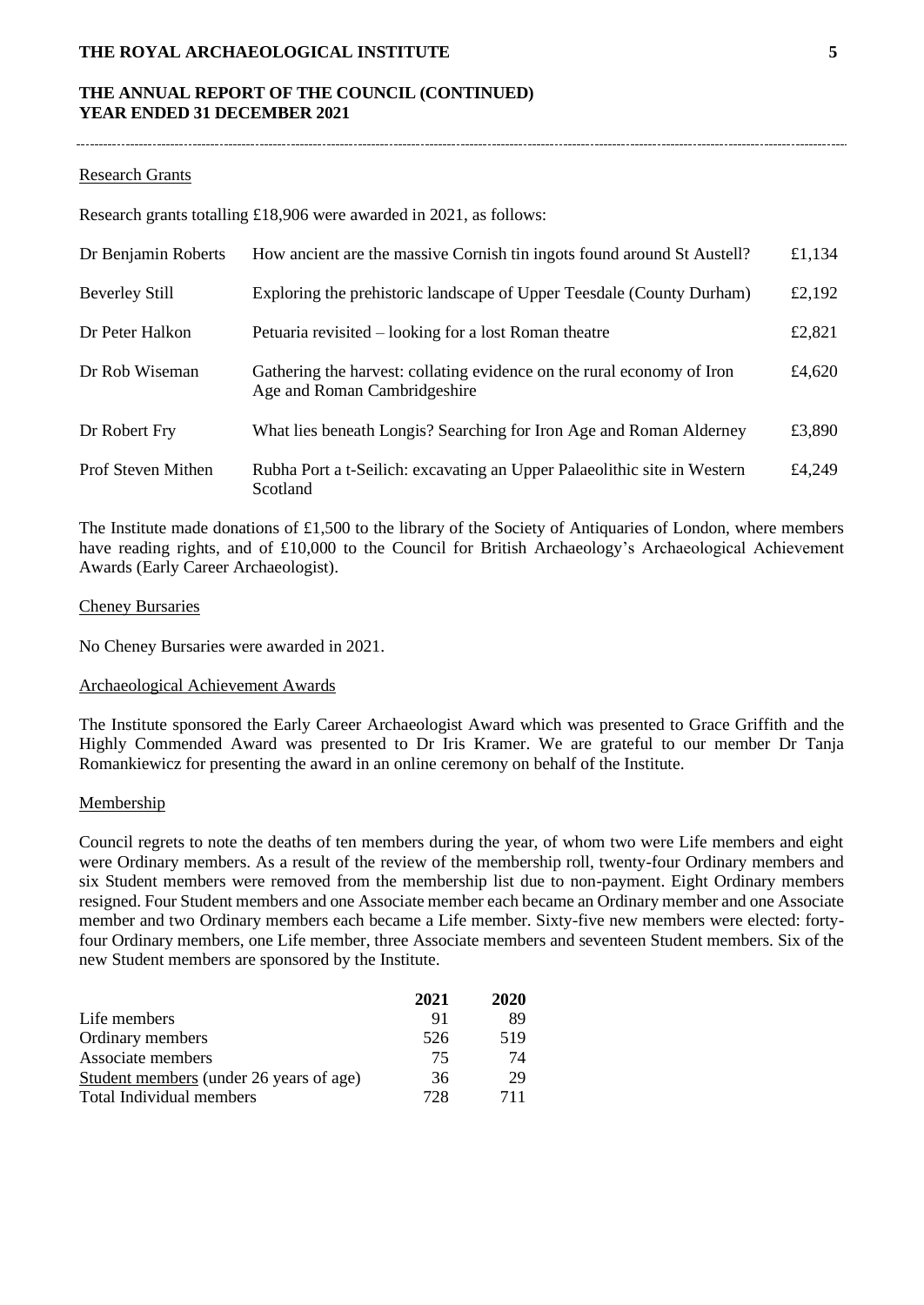## **THE ANNUAL REPORT OF THE COUNCIL (CONTINUED) YEAR ENDED 31 DECEMBER 2021**

#### **Financial Review**

The Statement of Financial Activities shows net incoming resources of £17,424 (2020: £8,612 net outgoing resources) before unrealised gains on investments.

The Institute maintained its scrutiny of administration costs during the year; governance costs were reduced due to the holding of virtual meetings. The Institute is very grateful to Somerbys for having held its charges for its services.

The Institute's net assets as at 31 December 2021 are £1,913,235 (2020: £1,681,960), which are more than sufficient to meet its obligations.

The total assets had been proportioned between different fund types which would provide an ambitious, but not stretching, annual yield, and growth in the long-term value of the investments to be equal to but not greater than inflation. Council was satisfied with the income achieved.

#### **Risk Policy**

Council receives an annual report from the Audit and Investment Committee. The most recent, received in March 2021, highlighted the following (action taken in italics):

- Involve Council and committees in strategy design and delivery *Council decided to commission an external strategic review of the UK archaeological sector, the role of the Institute, and the effectiveness of its management. The Consultant's report was received on 14th December 2020 and will be considered by Council during 2021 and 2022.*
- Strategic Review brief established and monitored by working group *– Council urged to beware of exceeding operational capacity and alienating current members.*
- Review of insurance cover recommended *Comparisons demonstrated the current provider met the Institute's needs.*
- Encourage legacies and gifts *Ongoing*
- Journal publication and Open Access –*Three articles were published Open Access in Volume 178.*

The Covid Pandemic has impacted on the way societies function in unforeseen ways and this has revealed unprecedented risks. During 2022, the Institute's Risk Policy will be reviewed and any identified shortcomings addressed

#### **Reserves Policy**

Council's policy is to retain sufficient resources to enable it to carry out its charitable activities from a sound financial base and to achieve its long-term objectives. Capital, in the form of fixed asset investments, is maintained with a view to generating investment income as part of incoming resources to meet charitable expenditure year by year, in line with its investment policy.

Reserves at 31 December 2021 amounted to £1,913,235 and of this £1,800,830 represented investments and tangible assets held to generate income to carry out the charitable objectives. Free reserves, the amount of unrestricted net current assets, totalled £100,365.

#### **Investment Policy**

The Institute's primary investment objective is to monitor the performance of the Investment Manager with the aim of generating an agreed and ambitious income stream, and of maintaining the value of total investment funds equal, over the long term, to the inflation rate. Reports on the Institute's portfolio are received quarterly, an annual meeting takes place between a representative of the CCLA and the Audit and Investment Committee and *ad hoc* assistance is readily available throughout the year.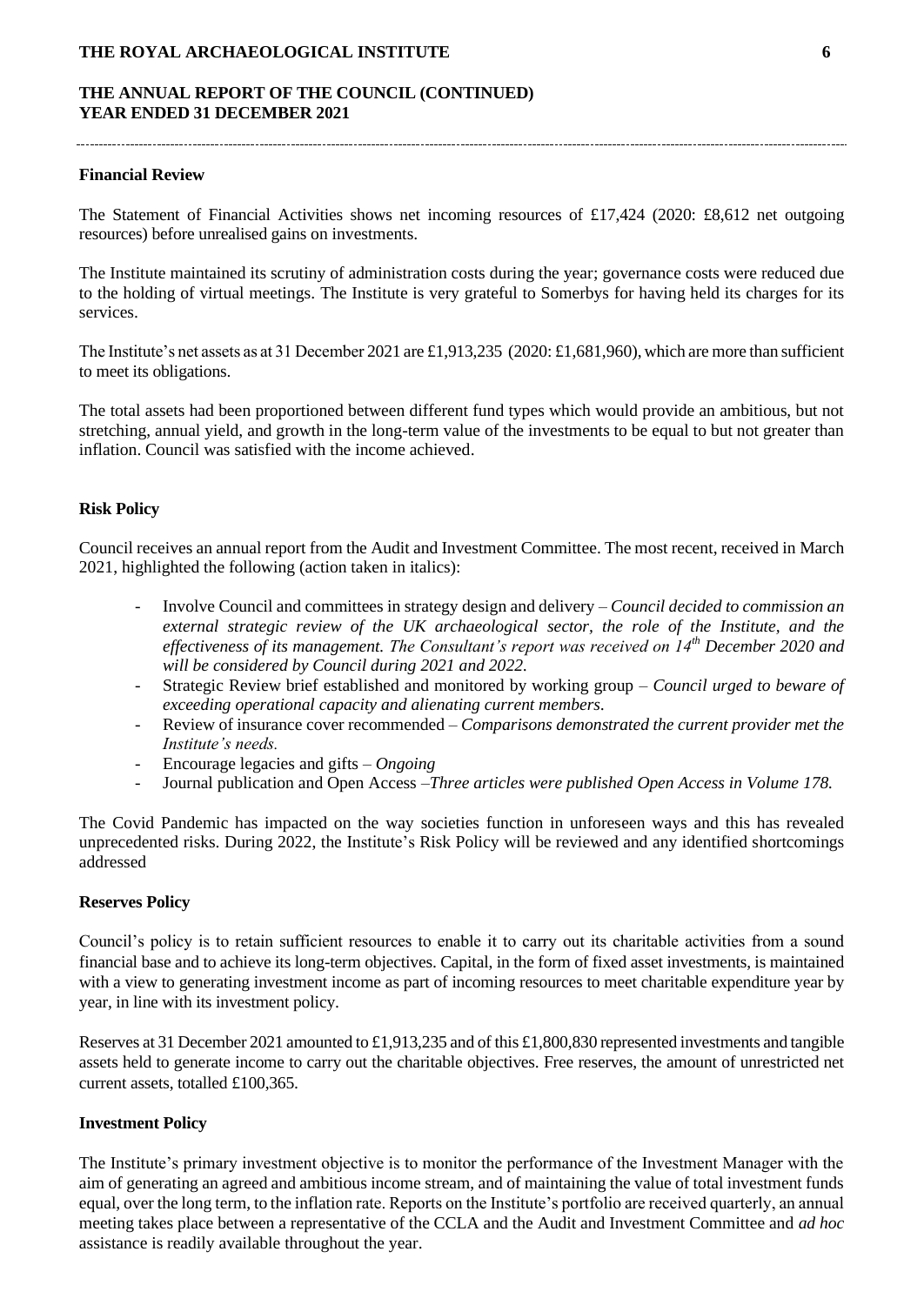## **THE ANNUAL REPORT OF THE COUNCIL (CONTINUED) YEAR ENDED 31 DECEMBER 2021**

#### **Plans for 2022**

The Institute plans to publish Volume 179 of the *Archaeological Journal* in the Summer of 2022, and to continue to publish newsletters in Spring and Autumn.

Lectures will continue to take place on a monthly basis, from January to May and October to December. These will be livestreamed and in-person at Burlington House if possible. The Institute will consider and decide on its future policy for the holding of lectures in view of the threat to the Society of Antiquaries' tenancy at Burlington House. The website will include a synopsis of lecture contents, and the lectures will be available online for the benefit of Ordinary members. Most lectures will also be available to the general public on the Institute's YouTube channel.

Three meetings will be held through the year, pandemic restrictions permitting. The Spring meeting is planned to be in Dover in May, the Summer meeting in the Lune Valley in July and the Autumn meeting in Newark in October.

The Institute will continue to award annual research grants and also its Masters and Undergraduate Dissertation Prizes in alternate years. In 2022, the Undergraduate Dissertation Prize will be judged. The Institute will contribute to work with other bodies, such as the Council for British Archaeology, to promote national awards.

The recommendations arising from the External Review produced by Dr Gemma Tully were passed at the Institute's Annual General Meeting on 22nd June 2021. When the new Council met in October 2021, it was felt that we could not proceed directly to the recruitment of new posts in light of the continuing constraints and uncertainties imposed by the continuing Pandemic, and by the pressing need to address issues relating to the Governance of the Institute. It was therefore agreed to prioritise changes to the Governance of the Institute, building on the recommendations contained in the Review, before proceeding to the implementation of other recommendations as are still considered applicable, desirable and affordable. A programme of priorities will be devised, and sub-committees established when needed, to include members with specific skills, to address specific recommendations.

All of these activities will be promoted through the website and social media.

#### **Statement of the Council's responsibilities in respect of the preparation of financial statements**

The Council Members are responsible for preparing the Annual Report and the financial statements in accordance with applicable law and United Kingdom Accounting Standards (United Kingdom Generally Accepted Accounting Practice).

The law applicable to charities in England & Wales and the Institute's Royal Charter requires the Council to prepare financial statements for each financial year, which are required by law to give a true and fair view of the state of affairs of the Institute at the year-end and of the surplus or deficit of the Institute for that period. In preparing these financial statements, the Council is required to:

- > select suitable accounting policies and then apply them consistently;
- > observe the methods and principles of the Charities SORP (FRS 102);
- > make judgements and estimates that are reasonable and prudent;
- > state whether the applicable accounting standards and statements of recommended practice have been followed, subject to any departures disclosed and explained in the financial statements; and
- > prepare the financial statements on the going concern basis unless it is inappropriate to presume that the Institute will continue in operation.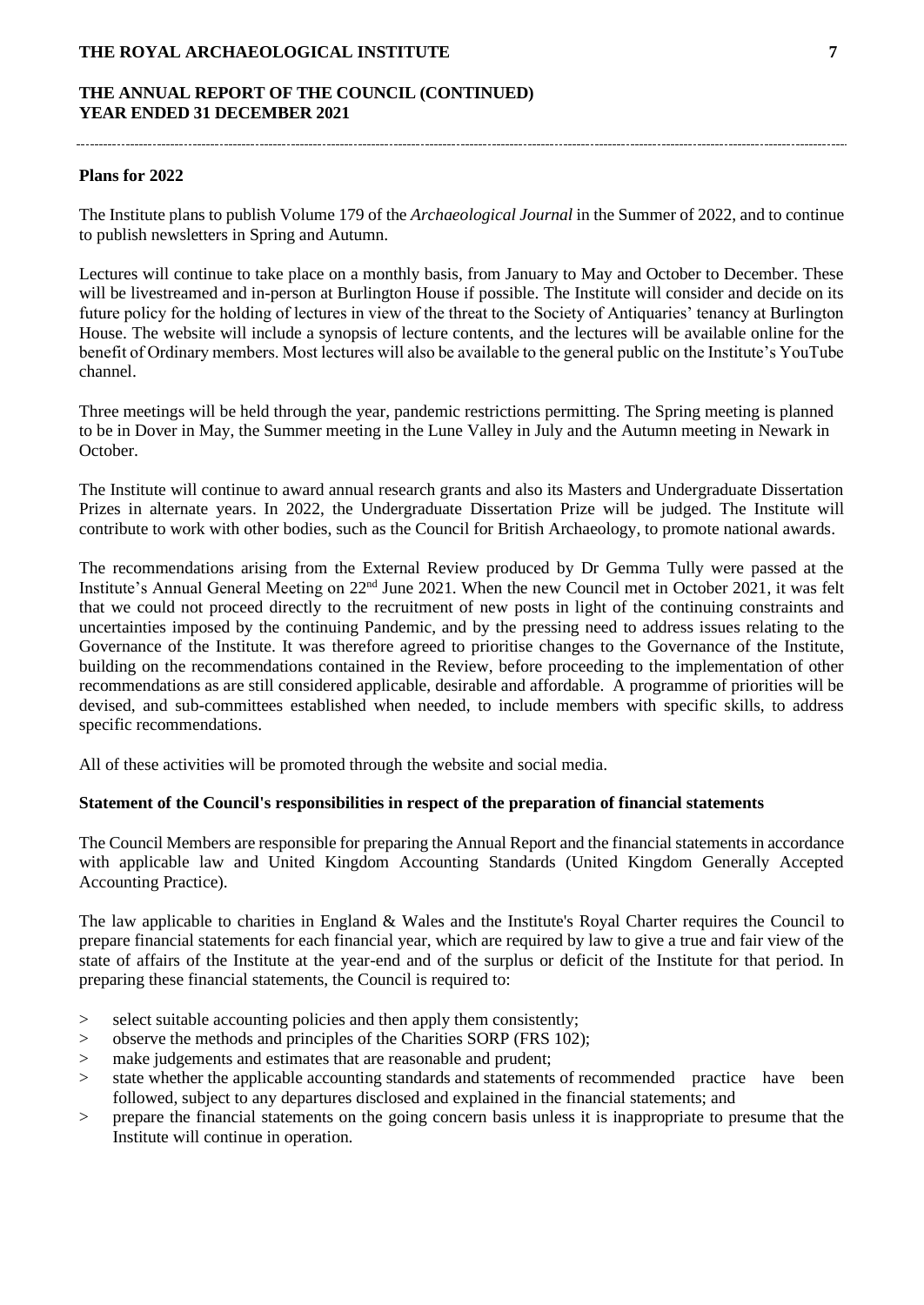# **THE ANNUAL REPORT OF THE COUNCIL (CONTINUED) YEAR ENDED 31 DECEMBER 2021**

The Council is responsible for keeping accounting records, which disclose with reasonable accuracy at any time the financial position of the Institute and which enables it to ensure that the financial statements comply with the requirements of the Royal Charter and Statutes and the Charities Act 2011. It is also responsible for safeguarding the assets of the Institute and hence for taking reasonable steps for the prevention and detection of fraud and other irregularities.

## **Officers from June 2021 to May 2022**

## President

| Mr Ken Smith $(E)$ $(R)$ $(A)$ $(M)$                                | Retired 22 June 2021                                      |
|---------------------------------------------------------------------|-----------------------------------------------------------|
| Ms Lindsay Allason-Jones (E) $(R)$ $(A)$ $(M)$                      | Elected 22 June 2021                                      |
| Council members Elected/Retired/Resigned (6 Vacant Posts)           |                                                           |
| Mr Paul Oldham (Vice-President) (A)                                 |                                                           |
| Dr Mark Gardiner (Vice-President)                                   | Retired 22 June 2021                                      |
| Professor Barbara Yorke (Vice-President)                            | Retired 22 June 2021                                      |
| Ms Kathryn Stubbs (Vice-President) (M)                              |                                                           |
| Mr Hedley Swain (Vice-President)                                    | Elected 22 June 2021                                      |
| Dr Steven Ashby (E)                                                 | Retired 22 June 2021                                      |
| Professor John Collis (E)                                           | Retired 22 June 2021                                      |
| Mrs Henrietta Quinnell                                              | Retired 22 June 2021                                      |
| Dr Adrian Olivier                                                   |                                                           |
| Dr Andrew Seaman (E)                                                |                                                           |
| Dr Hugh Willmott                                                    | Resigned 12 May 2021                                      |
| Mr Geoffrey Morley                                                  |                                                           |
| Ms Caroline Raison                                                  |                                                           |
| Mrs Sue Shaw (M)                                                    |                                                           |
| Dr Rachel Swallow                                                   | Resigned 12 May 2021                                      |
| Mr Adam Gwilt                                                       |                                                           |
| Ms Alison Telfer                                                    | Resigned 5 February 2021                                  |
| <b>Officers</b>                                                     |                                                           |
|                                                                     | Position                                                  |
| Dr Pete Wilson                                                      | Honorary Secretary: Retired 22 June<br>2021               |
| Mr Brian Kerr                                                       | Honorary Secretary: Elected 22 June<br>2021               |
| Dr Andrew Williams                                                  | Honorary Treasurer: Retired 22 June<br>2021 (Vacant Post) |
| Dr Lisa-Marie Shillito                                              | Honorary Editor                                           |
| Dr Rachel Swallow                                                   | Meetings Secretary: Resigned 12 May<br>2021               |
| Mr Peter Ginn                                                       | Meetings Secretary: Appointed 15<br><b>July 2021</b>      |
| In addition to the above, the following served throughout the year: |                                                           |
| Ms Sharon Gerber                                                    | Administrator                                             |
| Ms Katherine Barclay                                                | Newsletter Editor                                         |

Dr Andy Valdez-Tullett<br>
Ms Caroline Raison<br>
Ms Caroline Raison<br>
Assistant Meeti

Assistant Meetings Secretary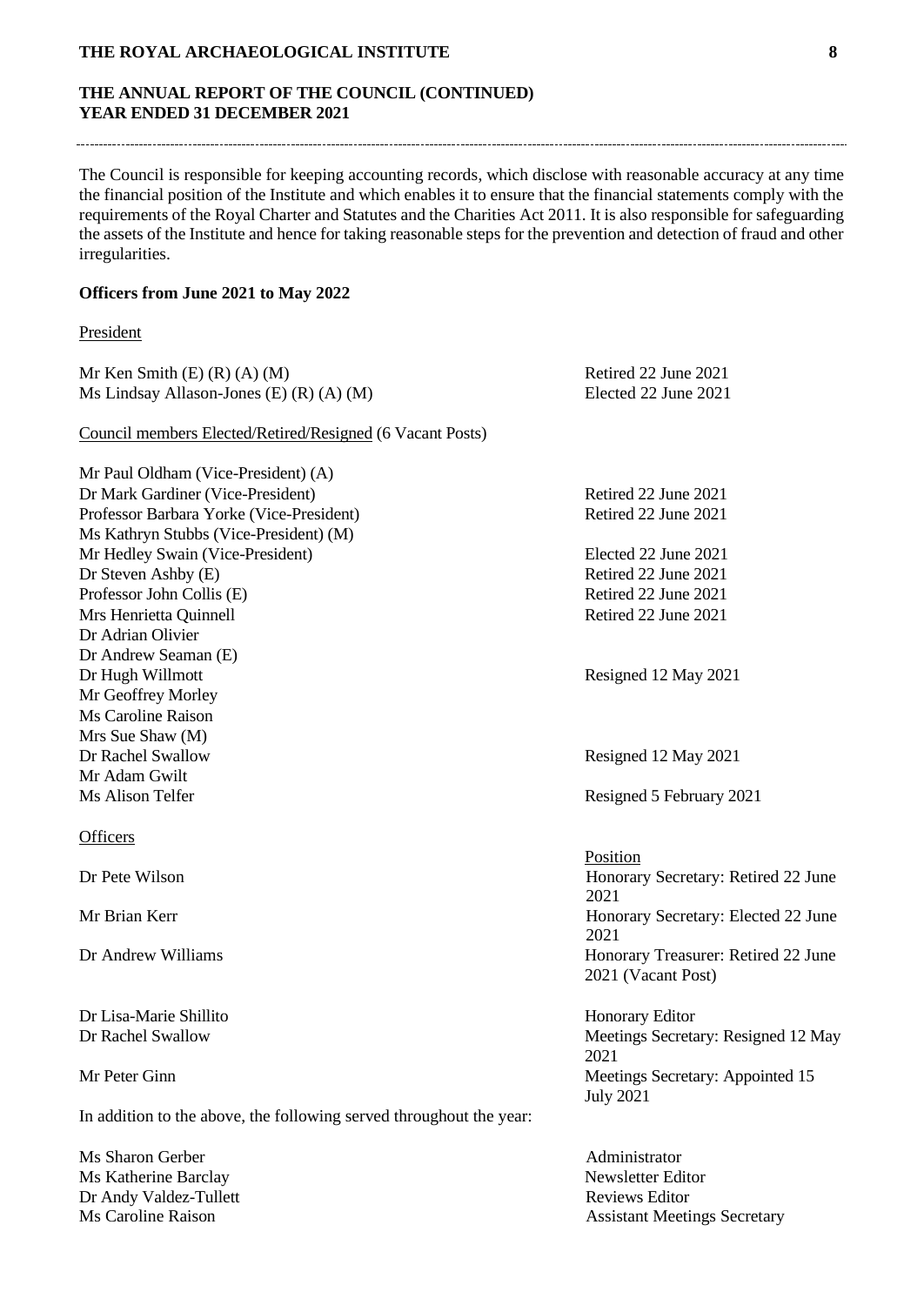# **THE ANNUAL REPORT OF THE COUNCIL (CONTINUED) YEAR ENDED 31 DECEMBER 2021**

The following members of the Institute also served on committees from May 2020 – June 2021:

Dr Brendan O'Connor (A) Professor Martin Millett (A) Sir Rupert Jackson (A) Mr Edward Thornton-Firkin (A) Dr Alex Gibson (A) Dr Andrew David (R; *Tony Clark Memorial Fund*) Mr William J. Britnell (R) (E) Dr Margaret Nieke (E) Professor Anthony Quiney (M) Dr Stephen Sherlock (M) (R) Dr Eileen Wilkes (R) Ms Nathalie Cohen (M)

(E): Member of Editorial Committee (A): Member of Audit & Investment (M): Member of Meetings Committee (R): Member of Research Committee

Approved and signed on behalf of Council on 9 March 2022.

**PRESIDENT** FOR COUNCIL<br>Ms Lindsay Allason-Jones Mr Adam Gwilt **Ms Lindsay Allason-Jones** 

**HONORARY SECRETARY FOR COUNCIL Mr Brian Kerr Mrs Sue Shaw**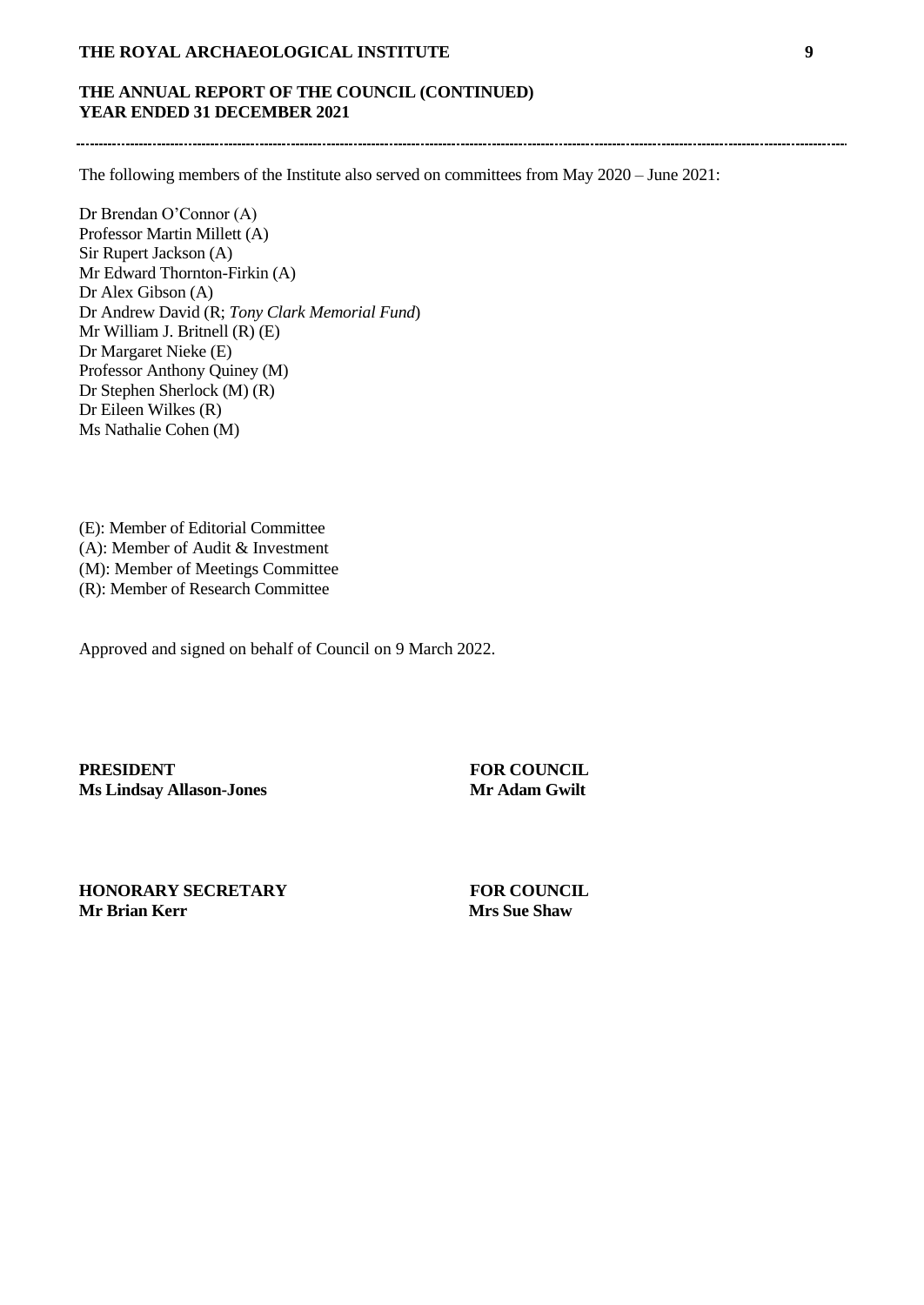# **INDEPENDENT AUDITORS' REPORT TO THE COUNCIL YEAR ENDED 31 DECEMBER 2021**

## **Opinion**

We have audited the financial statements of The Royal Archaeological Institute (the 'Institute') for the year ended 31 December 2021 which comprise a statement of financial activities, balance sheet, cashflow statement and notes to the financial statements, including a summary of significant accounting policies. The financial reporting framework that has been applied in their preparation is applicable law and United Kingdom Accounting Standards, including Financial Reporting Standard 102 *The Financial Reporting Standard applicable in the UK and Republic of Ireland* (United Kingdom Generally Accepted Accounting Practice).

In our opinion the financial statements:

- give a true and fair view of the state of the Institute's affairs as at 31 December 2021, and of its incoming resources and application of resources, for the year then ended;
- have been properly prepared in accordance with United Kingdom Generally Accepted Accounting Practice; and
- have been prepared in accordance with the requirements of the Charities Act 2011.

#### **Basis for opinion**

We conducted our audit in accordance with International Standards on Auditing (UK) (ISAs (UK)) and applicable law. Our responsibilities under those standards are further described in the Auditor's responsibilities for the audit of the financial statements section of our report. We are independent of the Institute in accordance with the ethical requirements that are relevant to our audit of the financial statements in the UK, including the FRC's Ethical Standard, and we have fulfilled our other ethical responsibilities in accordance with these requirements. We believe that the audit evidence we have obtained is sufficient and appropriate to provide a basis for our opinion.

#### **Conclusions relating to going concern**

In auditing the financial statements, we have concluded that the use of the going concern basis of accounting in the preparation of the financial statements is appropriate.

Based on the work we have performed, we have not identified any material uncertainties relating to events or conditions that, individually or collectively, may cast significant doubt on the foundation's ability to continue as a going concern for a period of at least twelve months from when the financial statements are authorised for issue.

Our responsibilities and the responsibilities of the Trustees with respect to going concern are described in the relevant sections of this report.

## **Other information**

The Council members are responsible for the other information. The other information comprises the information included in the Council members' annual report, other than the financial statements and our auditor's report thereon. Our opinion on the financial statements does not cover the other information and, except to the extent otherwise explicitly stated in our report, we do not express any form of assurance conclusion thereon.

In connection with our audit of the financial statements, our responsibility is to read the other information and, in doing so, consider whether the other information is materially inconsistent with the financial statements or our knowledge obtained in the audit or otherwise appears to be materially misstated. If we identify such material inconsistencies or apparent material misstatements, we are required to determine whether there is a material misstatement in the financial statements or a material misstatement of the other information. If, based on the work we have performed, we conclude that there is a material misstatement of this other information, we are required to report that fact. We have nothing to report in this regard.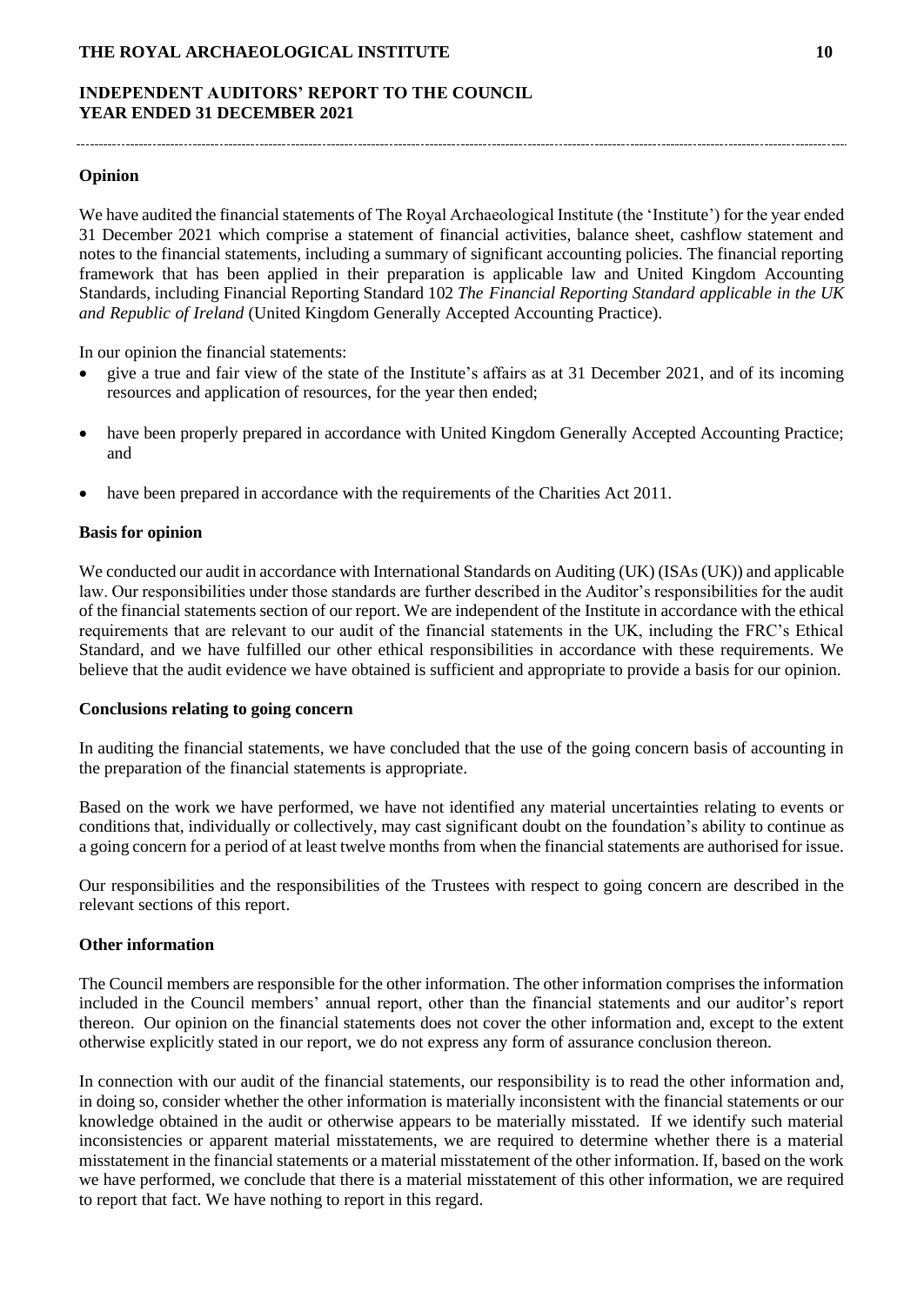# **INDEPENDENT AUDITORS' REPORT TO THE COUNCIL YEAR ENDED 31 DECEMBER 2021**

#### 

## **Matters on which we are required to report by exception**

We have nothing to report in respect of the following matters in relation to which the Charities (Accounts and Reports) Regulations 2008 require us to report to you if, in our opinion:

- the information given in the financial statements is inconsistent in any material respect with the Council members' report; or
- sufficient accounting records have not been kept; or
- the financial statements are not in agreement with the accounting records; or
- we have not received all the information and explanations we require for our audit.

## **Responsibilities of Council members**

As explained more fully in the Council's responsibilities statement set out on page 8, the Council members are responsible for the preparation of financial statements which give a true and fair view, and for such internal control as the Council members determine is necessary to enable the preparation of financial statements that are free from material misstatement, whether due to fraud or error.

In preparing the financial statements, the Council members are responsible for assessing the Institute's ability to continue as a going concern, disclosing, as applicable, matters related to going concern and using the going concern basis of accounting unless the Council members either intend to liquidate the Institute or to cease operations, or have no realistic alternative but to do so.

#### **Auditor's responsibilities for the audit of the financial statements**

We have been appointed as auditor under section 145 of the Charities Act 2011 and report in accordance with regulations made under section 154 of that Act.

Our objectives are to obtain reasonable assurance about whether the financial statements as a whole are free from material misstatement, whether due to fraud or error, and to issue an auditor's report that includes our opinion. Reasonable assurance is a high level of assurance, but is not a guarantee that an audit conducted in accordance with ISAs (UK) will always detect a material misstatement when it exists. Misstatements can arise from fraud or error and are considered material if, individually or in the aggregate, they could reasonably be expected to influence the economic decisions of users taken on the basis of these financial statements.

Irregularities, including fraud, are instances of non-compliance with laws and regulations. We design procedures in line with our responsibilities, outlined above, to detect material misstatements in respect of irregularities, including fraud. The extent to which our procedures are capable of detecting irregularities, including fraud, is detailed below.

The risk of not detecting a material misstatement resulting from error is considered to be low. The risk of not detecting a material misstatement resulting from fraud is higher, as fraud may involve collusion, forgery, intentional omissions, misrepresentations, or the override of internal controls.

In the context of the Royal Archaeological Institute, we have not identified any specific laws and regulations other than general commercial laws and regulations such as: Charities Act 2011; Charity Commission guidance; and GDPR.

In response to the audit risks identified, we have undertaken the following procedures:

• Enquiry of Trustees to identify any instances of non-compliance with laws and regulations.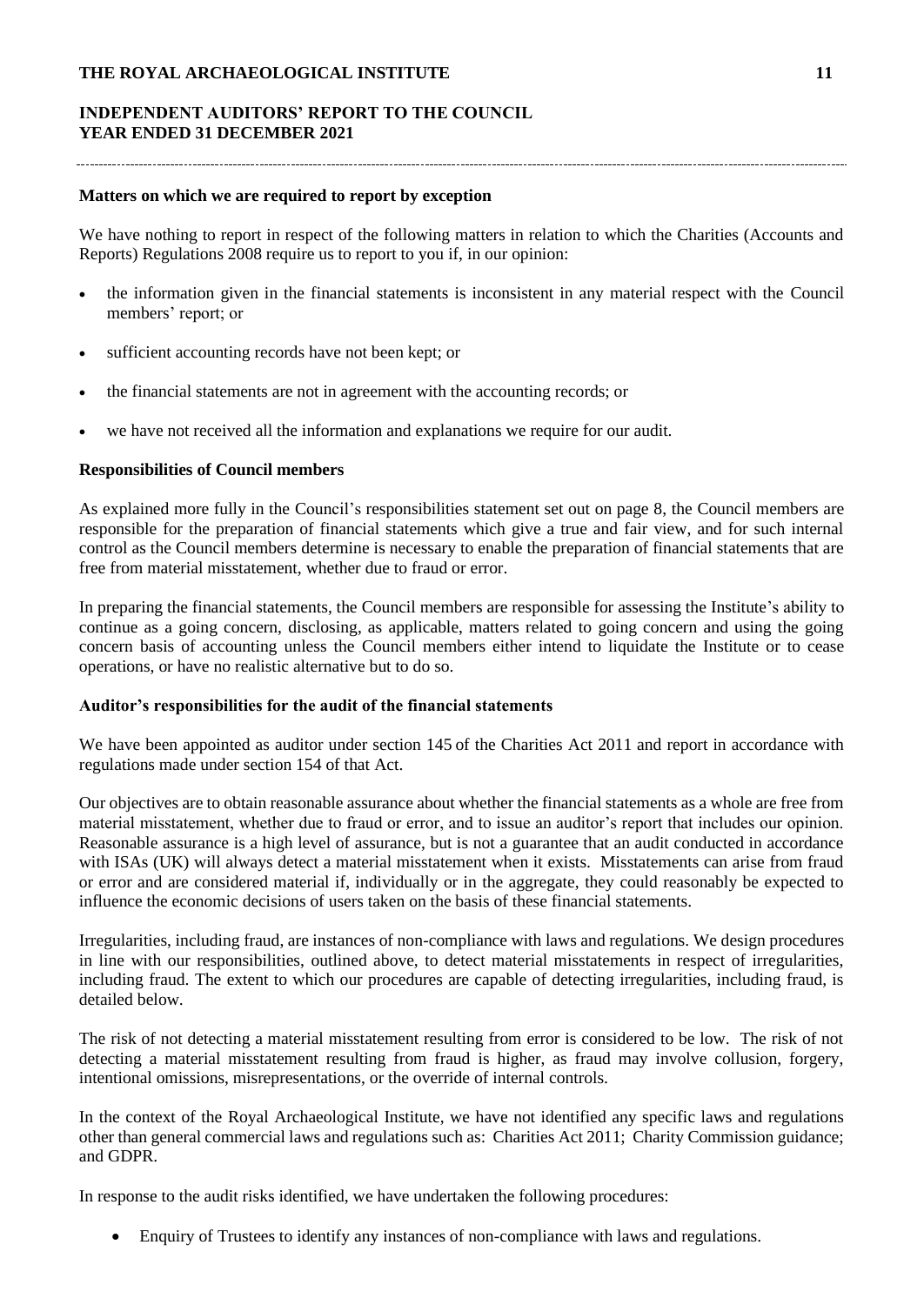# **INDEPENDENT AUDITORS' REPORT TO THE COUNCIL YEAR ENDED 31 DECEMBER 2021**

- Enquiry of Trustees of actual and/or potential litigation and claims.
- Reviewing financial statement disclosures and testing to supporting documentation to assess compliance with applicable laws and regulations.
- Auditing the risk of management override of controls, including through testing journal entries and other adjustments for appropriateness, and evaluation of the rationale of any significant transactions falling outside the normal course of activities.

A further description of our responsibilities for the audit of the financial statements is located on the Financial Reporting Council's website at: www.frc.org.uk/auditorsresponsibilities. This description forms part of our auditor's report.

## **Use of our report**

This report is made solely to the Institute's Council members, as a body, in accordance with Part 4 of the Charities (Accounts and Reports) Regulations 2008. Our audit work has been undertaken so that we might state to the Institute's Council members those matters we are required to state to them in an auditor's report and for no other purpose. To the fullest extent permitted by law, we do not accept or assume responsibility to anyone other than the Institute and the Institute's Council members as a body, for our audit work, for this report, or for the opinions we have formed.

#### **SOMERBYS LIMITED** Date:

Chartered Accountants and Statutory Auditor

30 Nelson Street LEICESTER LE1 7BA

Somerbys Limited is eligible to act as an auditor in terms of Section 1212 of the Companies Act 2006.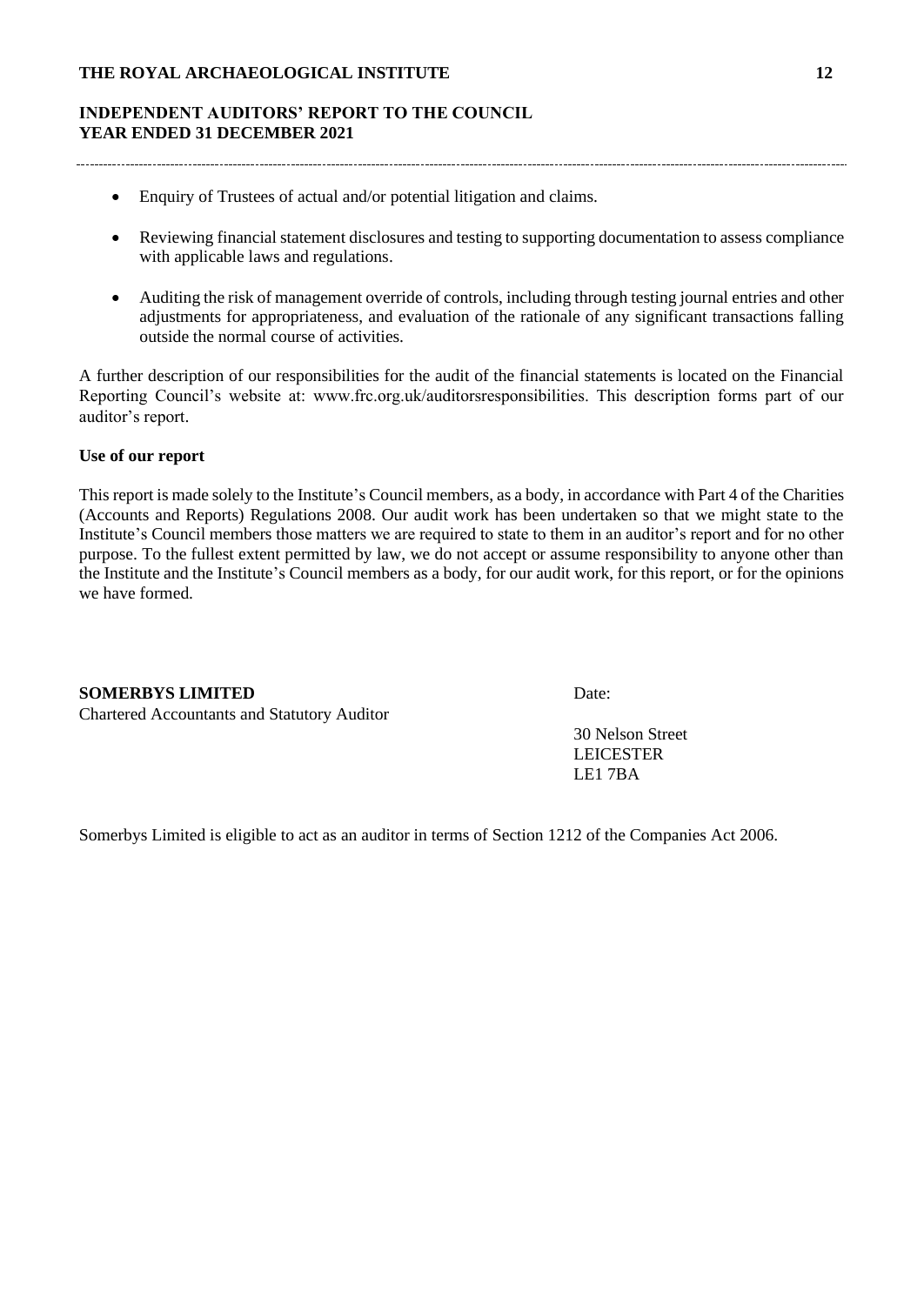# **STATEMENT OF FINANCIAL ACTIVITIES YEAR ENDED 31 DECEMBER 2021**

| <b>Current Financial Year</b>                                                          | <b>Note</b>    | <b>Unrestricted</b><br><b>Funds</b><br>$\pmb{\mathfrak{L}}$ | <b>Restricted</b><br><b>Funds</b><br>£ | <b>Total</b><br>2021<br>£ | <b>Total</b><br>2020<br>£ |
|----------------------------------------------------------------------------------------|----------------|-------------------------------------------------------------|----------------------------------------|---------------------------|---------------------------|
| <b>Income and endowments</b><br>Donations, grants & legacies<br>Subscriptions          | $\overline{2}$ | 360<br>23,485                                               |                                        | 360<br>23,485             | 2,710<br>20,985           |
| Gift aid on subscriptions<br>Income from meetings (excursions)<br>Sale of publications | 6              | 3,223<br>12,420<br>29,098                                   |                                        | 3,223<br>12,420<br>29,098 | 3,275<br>23,520           |
| Sundry income<br>Investment income                                                     | 3              | 47,964                                                      | 1,019                                  | 48,983                    | 47,811                    |
| <b>Total income</b>                                                                    |                | 116,550                                                     | 1,019                                  | 117,569                   | 98,301                    |
| <b>Expenditure:</b>                                                                    |                |                                                             |                                        |                           |                           |
| Archaeological Journal<br>Lectures                                                     | 4<br>5         | 9,680<br>2,405                                              |                                        | 9,680<br>2,405            | 9,302<br>2,044            |
| Meetings (excursions)                                                                  | 6              | 15,156                                                      |                                        | 15,156                    | 2,544                     |
| Printing & postage                                                                     |                | 6,341                                                       |                                        | 6,341                     | 6,563                     |
| Charitable activities:                                                                 |                |                                                             |                                        |                           |                           |
| Grants and prizes                                                                      | 7              | 13,966                                                      | 4,940                                  | 18,906                    | 18,960                    |
| Subscriptions and donations<br>Administration and governance costs                     | 8              | 12,615<br>35,042                                            |                                        | 12,615<br>35,042          | 20,871<br>46,629          |
| <b>Total expenditure</b>                                                               |                | 95,205                                                      | 4,940                                  | 100,145                   | 106,913                   |
| Net income before gains and losses on<br>investments                                   |                | 21,345                                                      | (3,921)                                | 17,424                    | (8,612)                   |
|                                                                                        |                |                                                             |                                        |                           |                           |
| Net gains on investments                                                               |                | 209,653                                                     | 4,198                                  | 213,851                   | 129,534                   |
| Net income and net movement in funds                                                   |                | 230,998                                                     | 277                                    | 231,275                   | 120,922                   |
| <b>Reconciliation of funds:</b>                                                        |                |                                                             |                                        |                           |                           |
| Total funds brought forward                                                            |                | 1,640,726                                                   | 41,234                                 | 1,681,960                 | 1,561,038                 |
| <b>Total funds carried forward</b>                                                     |                | 1,871,724                                                   | 41,511                                 | 1,913,235                 | 1,681,960                 |

All income and expenditure derive from continuing activities.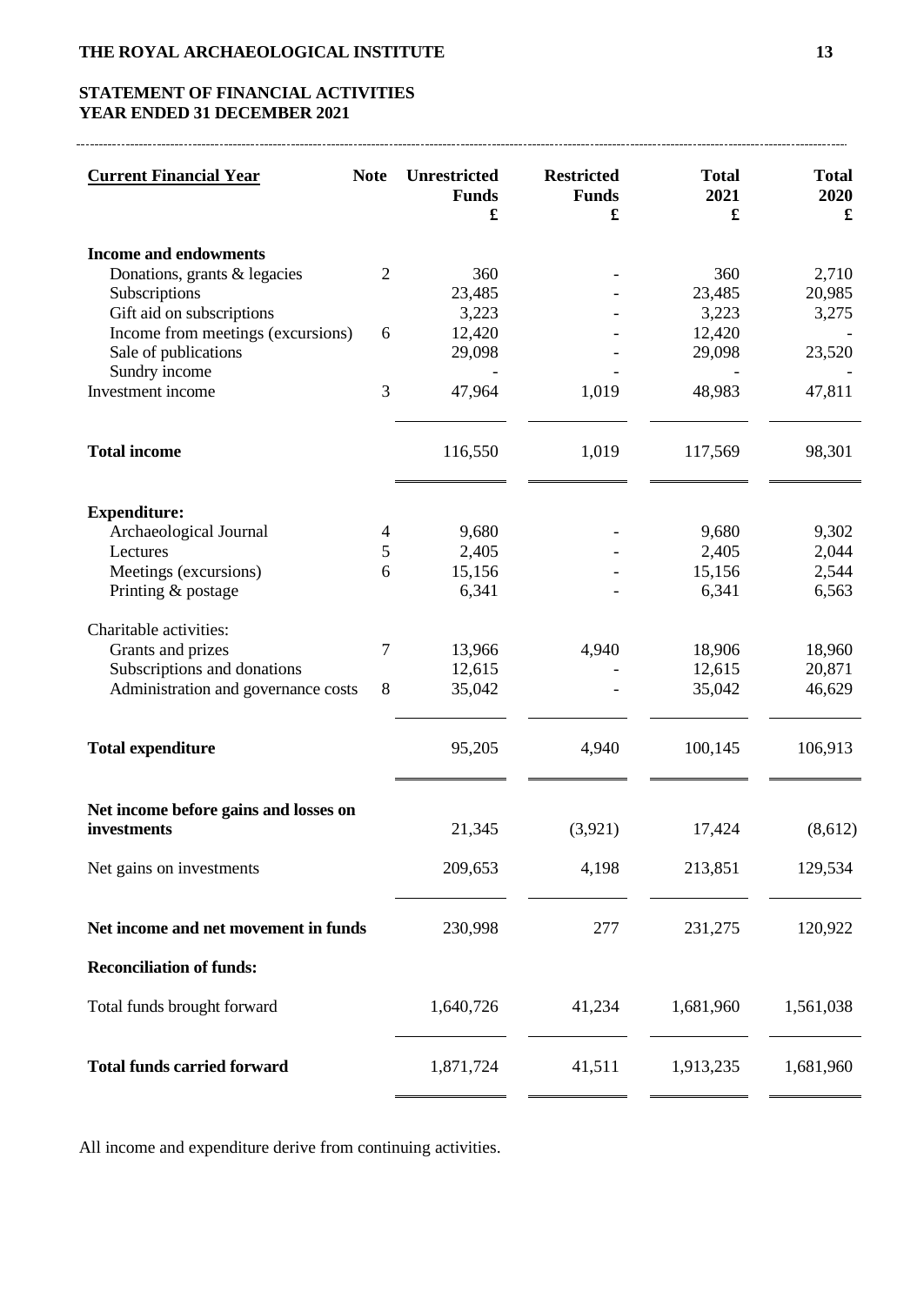# **STATEMENT OF FINANCIAL ACTIVITIES YEAR ENDED 31 DECEMBER 2021**

| <b>Prior Financial Year</b>                                                            | <b>Note</b>         | <b>Unrestricted</b><br><b>Funds</b><br>£ | <b>Restricted</b><br><b>Funds</b><br>£ | <b>Total</b><br>2020<br>£ |
|----------------------------------------------------------------------------------------|---------------------|------------------------------------------|----------------------------------------|---------------------------|
| <b>Income and endowments</b><br>Donations, grants & legacies<br>Subscriptions          | 2                   | 1,886<br>20,985                          | 824                                    | 2,710<br>20,985           |
| Gift aid on subscriptions<br>Income from meetings (excursions)<br>Sale of publications | 6                   | 3,275<br>23,520                          |                                        | 3,275<br>23,520           |
| Sundry income<br>Investment income                                                     | 3                   | 46,822                                   | 989                                    | 47,811                    |
| <b>Total income</b>                                                                    |                     | 96,488                                   | 1,813                                  | 98,301                    |
| <b>Expenditure:</b>                                                                    |                     |                                          |                                        |                           |
| Archaeological Journal<br>Lectures                                                     | $\overline{4}$<br>5 | 9,302<br>2,044                           |                                        | 9,302<br>2,044            |
| Meetings (excursions)                                                                  | 6                   | 2,544                                    |                                        | 2,544                     |
| Printing & postage                                                                     |                     | 6,563                                    |                                        | 6,563                     |
| Charitable activities:<br>Grants and prizes                                            | $\overline{7}$      | 16,960                                   | 2,000                                  | 18,960                    |
| Subscriptions and donations                                                            |                     | 20,871                                   |                                        | 20,871                    |
| Administration and governance costs                                                    | 8                   | 46,629                                   |                                        | 46,629                    |
| <b>Total expenditure</b>                                                               |                     | 104,913                                  | 2,000                                  | 106,913                   |
| Net income before gains and losses on<br>investments                                   |                     | (8, 425)                                 | (187)                                  | (8,612)                   |
|                                                                                        |                     |                                          |                                        |                           |
| Net gains on investments                                                               |                     | 128,742                                  | 792                                    | 129,534                   |
| Net income and net movement in funds                                                   |                     | 120,317                                  | 605                                    | 120,922                   |
| <b>Reconciliation of funds:</b>                                                        |                     |                                          |                                        |                           |
| Total funds brought forward                                                            |                     | 1,520,409                                | 40,629                                 | 1,561,038                 |
| <b>Total funds carried forward</b>                                                     |                     | 1,640,726                                | 41,234                                 | 1,681,960                 |

All income and expenditure derive from continuing activities.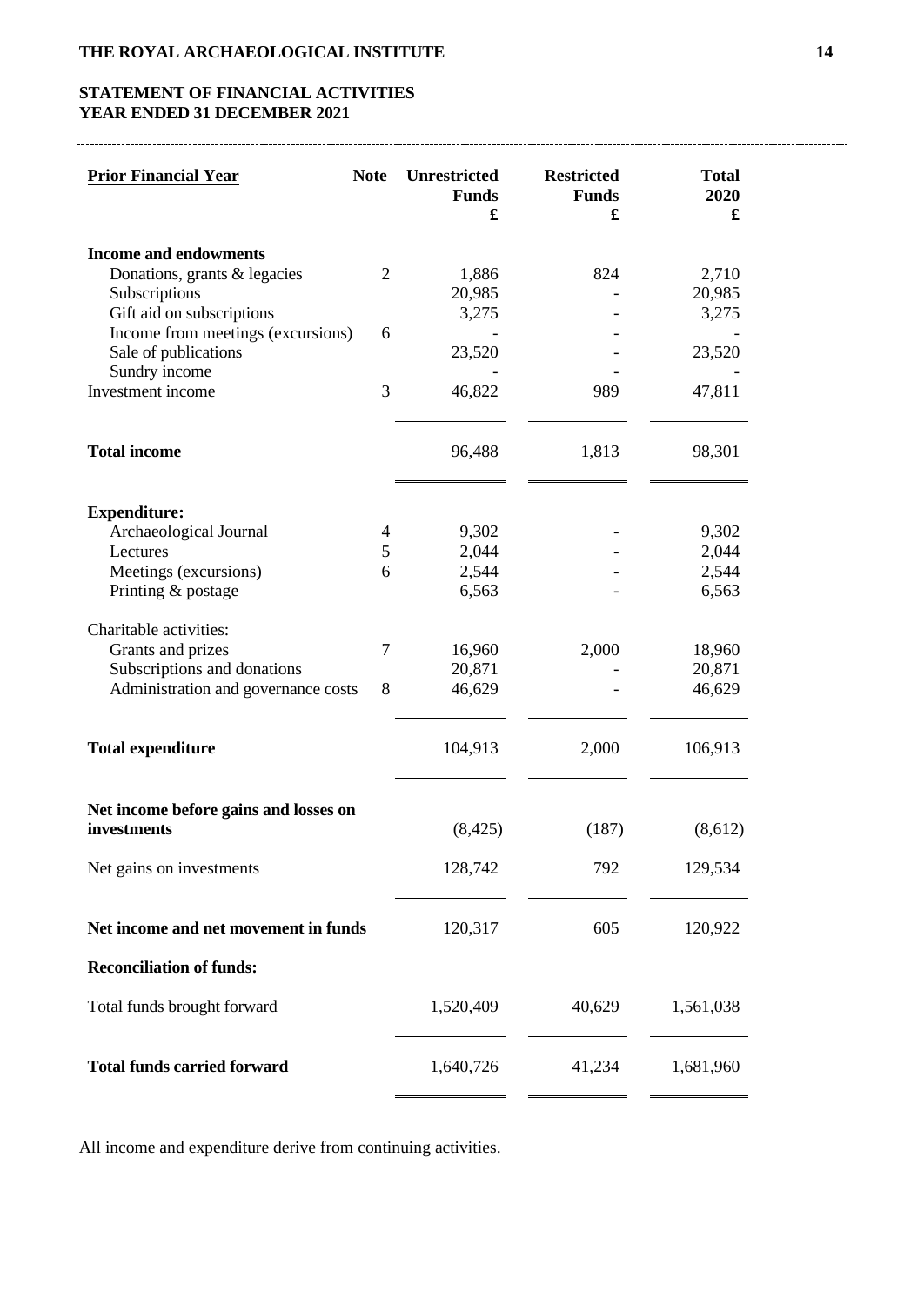# **BALANCE SHEET AT 31 DECEMBER 2021**

|                                                                                      | <b>Note</b> |                     | 2021<br>£        | 2020<br>£           |
|--------------------------------------------------------------------------------------|-------------|---------------------|------------------|---------------------|
| <b>Fixed assets</b><br>Investments<br>Tangible assets                                | 10<br>11    |                     | 1,800,437<br>393 | 1,586,586<br>333    |
|                                                                                      |             |                     | 1,800,830        | 1,586,919           |
| <b>Current assets</b><br>Debtors and prepayments<br>Prepayments and other<br>debtors | 12          | 3,273<br>3,123      |                  | 200<br>3,066        |
| Short term deposits<br>Cash at bank and in hand                                      |             | 114,540<br>2,086    |                  | 111,768<br>27       |
|                                                                                      |             | 123,022             |                  | 115,061             |
| <b>Creditors: amounts falling due</b><br>within one year                             |             |                     |                  |                     |
| Creditors<br>Accruals                                                                | 13          | 5,000<br>5,617      |                  | 13,742<br>6,278     |
| Net current assets                                                                   |             | 112,405             |                  | 95,041              |
| Net assets                                                                           |             |                     | 1,913,235        | 1,681,960           |
| <b>Represented by:</b><br>Restricted funds                                           | 15          | 41,511              |                  | 41,234              |
| <b>Unrestricted funds</b><br>General funds<br>Designated funds                       | 14          | 1,830,503<br>41,221 |                  | 1,601,929<br>38,797 |
|                                                                                      |             | 1,871,724           |                  | 1,640,726           |
|                                                                                      |             |                     | 1,913,235        | 1,681,960           |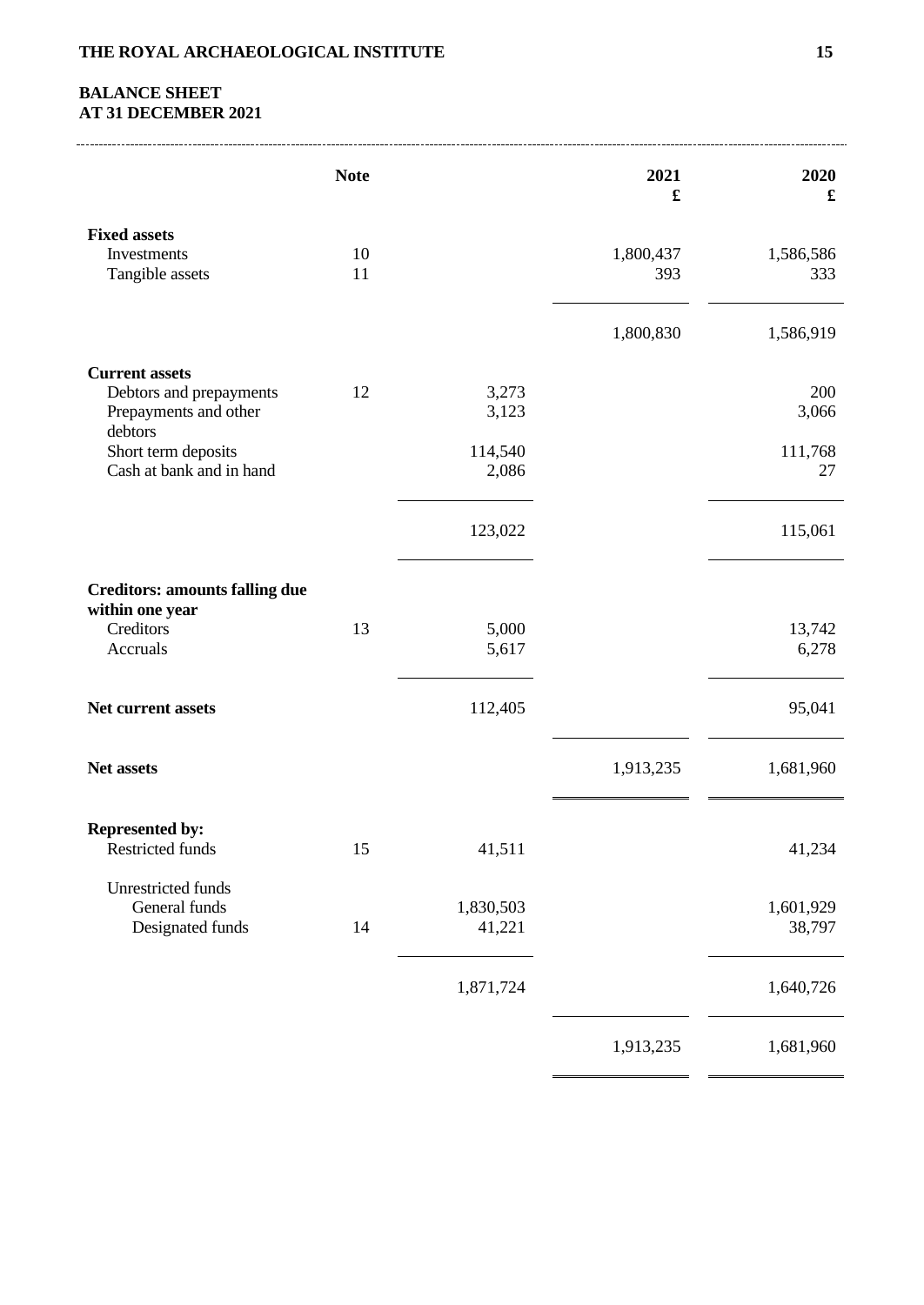# **BALANCE SHEET AT 31 DECEMBER 2021**

These financial statements were approved on behalf of Council on 9 March 2022 and signed on its behalf by:

**PRESIDENT FOR COUNCIL Ms Lindsay Allason-Jones Mr Adam Gwilt**

**HONORARY SECRETARY FOR COUNCIL**<br>Mr Brian Kerr **Mrs** Sue Shaw

**Mrs Sue Shaw**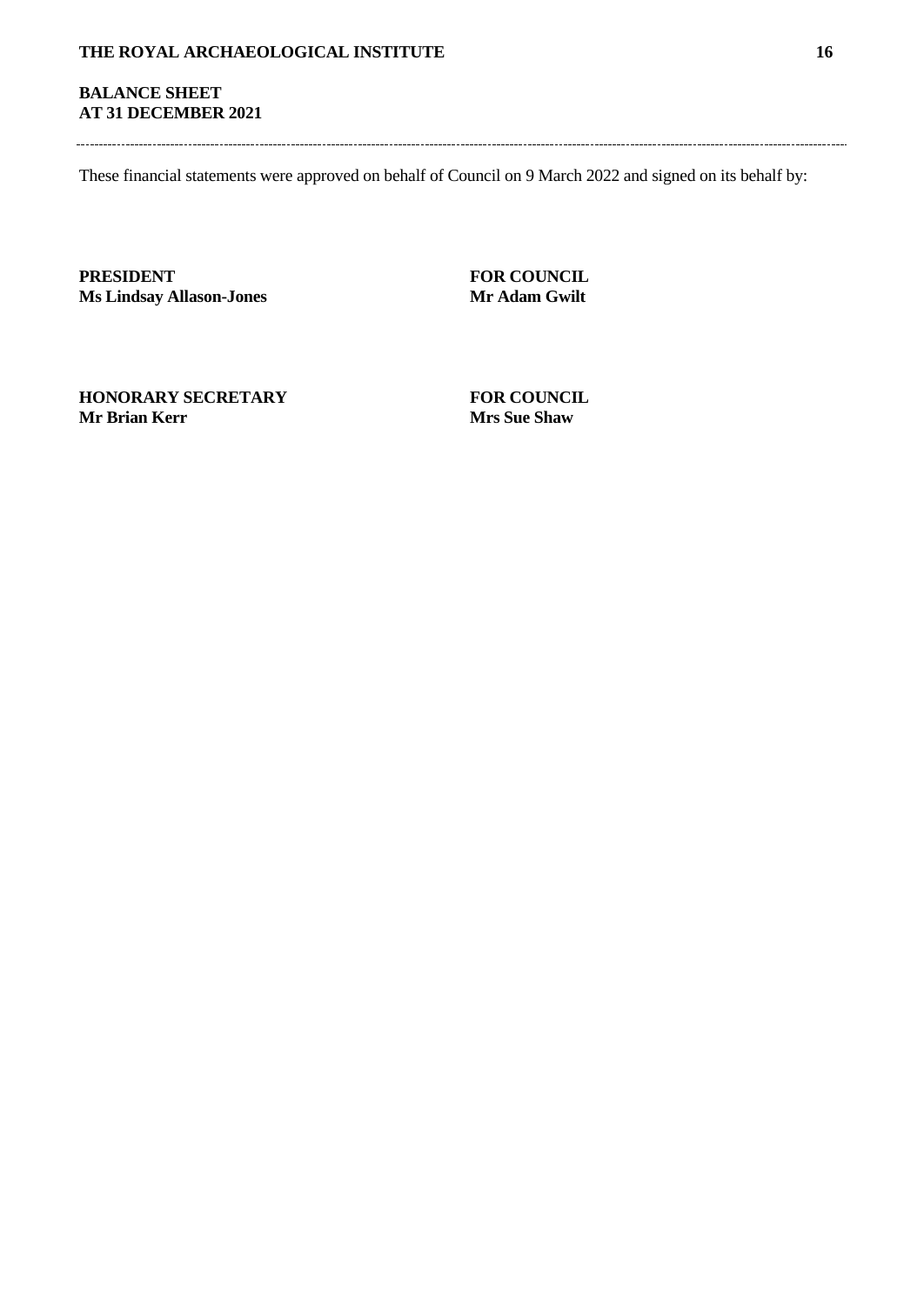# **STATEMENT OF CASH FLOWS YEAR ENDED 31 DECEMBER 2021**

|                                                                                                                                                                                                             | <b>Note</b> | 2021<br>£             | 2020<br>£                           |
|-------------------------------------------------------------------------------------------------------------------------------------------------------------------------------------------------------------|-------------|-----------------------|-------------------------------------|
| <b>Cash flow from operating activities</b><br>Cash generated from operations                                                                                                                                | 21          | (43, 812)             | (41, 853)                           |
| Net cash flow from operating activities                                                                                                                                                                     |             | (43, 812)             | (41, 853)                           |
| <b>Cash flow from investing activities</b><br>Payments to acquire tangible fixed assets<br>Payments to acquire investments<br>Receipts from sales of investments<br>Interest received<br>Dividends received |             | (340)<br>13<br>48,970 | (500)<br>(120,000)<br>146<br>47,665 |
| Net cash flow from investing activities                                                                                                                                                                     |             | 48,643                | (72, 689)                           |
| Net increase in cash and cash equivalent                                                                                                                                                                    |             | 4,831                 | (114, 542)                          |
| Cash and cash equivalents at 1 January 2021                                                                                                                                                                 |             | 111,795               | 226,337                             |
| Cash and cash equivalents at 31 December 2021                                                                                                                                                               |             | 116,626               | 111,795                             |
| Cash and cash equivalents consists of:                                                                                                                                                                      |             |                       |                                     |
| Cash at bank and in hand<br>Short term deposits                                                                                                                                                             |             | 2,086<br>114,540      | 27<br>111,768                       |
| Cash and cash equivalents at 31 December 2021                                                                                                                                                               |             | 116,626               | 111,795                             |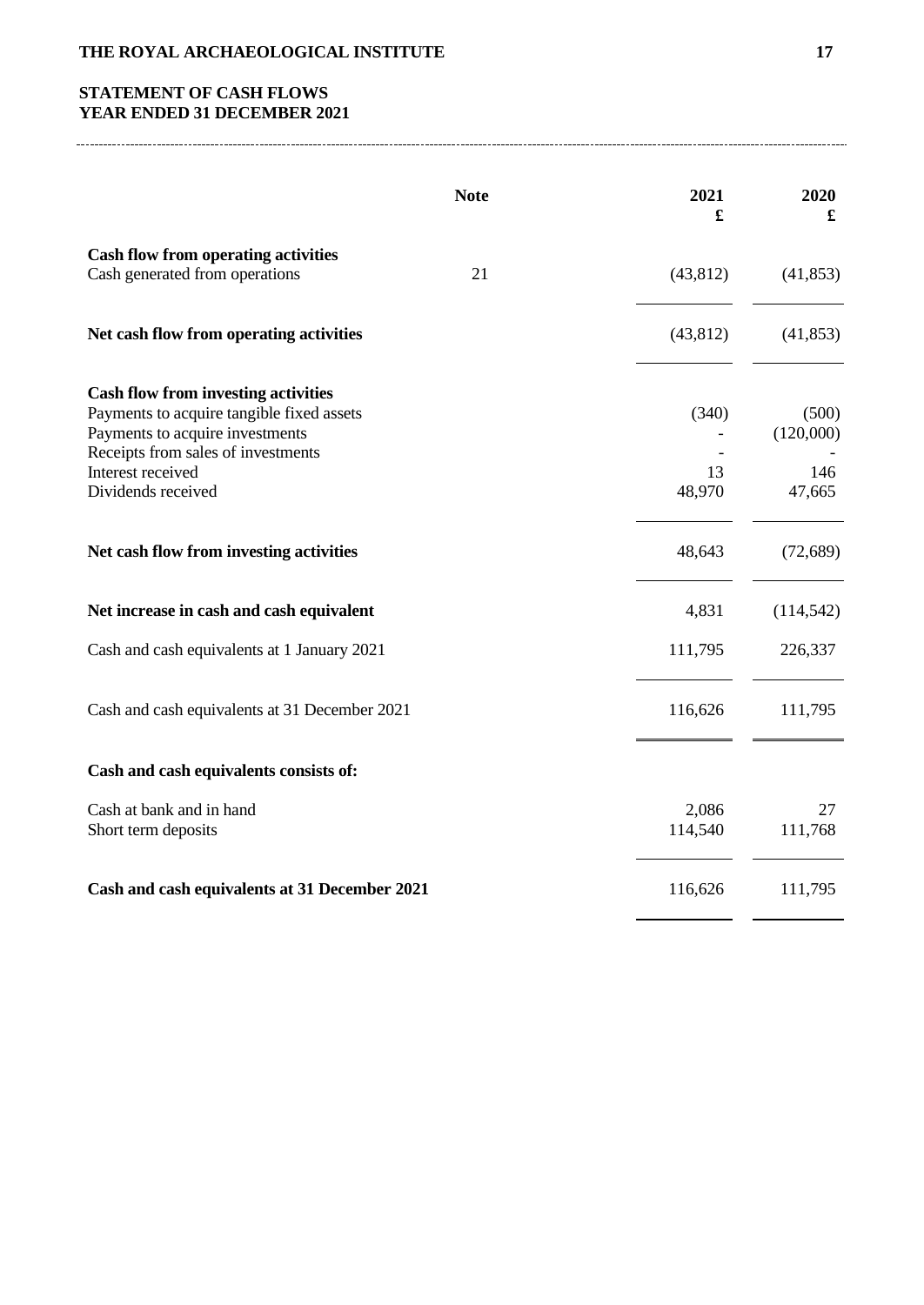# **NOTES FORMING PART OF THE FINANCIAL STATEMENTS YEAR ENDED 31 DECEMBER 2021**

#### 1. **Accounting policies**

(a) **General information and basis of preparation**. The Royal Archaeological Institute is a registered charity in England and Wales and its governing document is a Royal Charter dated 11 October 1961. The financial statements have been prepared on a going concern basis under the historical cost convention as modified by the revaluation of investments, with items recognised at cost or transaction value unless otherwise stated in the relevant note(s) to these financial statements. The financial statements are presented in sterling which is the functional currency of the Institute and rounded to the nearest £.

The financial statements have been prepared in accordance with the charity's governing document, the Charities Act 2011 and "Accounting and Reporting by Charities: Statement of Recommended Practice applicable to charities preparing their accounts in accordance with the Financial Reporting Standard applicable in the UK and Republic of Ireland (FRS 102) (effective 1 January 2019)". The charity is a Public Benefit Entity as defined by FRS102.

The financial statements have departed from the Charities (Accounts and Reports) Regulations 2008 only to the extent required to provide a true and fair view. This departure has involved following the Statement of Recommended Practice for charities applying FRS 102 rather than the version of the Statement of Recommended Practice which is referred to in the Regulations but which has since been withdrawn.

The significant accounting policies applied in the preparation of these financial statements are set out below. These policies have been consistently applied to all years presented unless otherwise stated.

- (b) **Income recognition**. With the exception of voluntary income arising from legacies, donations and gifts, all income is recognised once the Institute has entitlement to the income, it is probable that the income will be received, and the amount receivable can be measured reliably. Legacies are credited to the Statement of Financial Activities once the Institute has been notified of its entitlement to the income and the value of the legacy is capable of financial measurement. Donations and gifts are credited to the Statement of Financial Activities when they are receivable. Gifts are valued by the Council on the basis of their worth to the Institute.
- (c) **Expenditure** is accounted for on the accruals basis and has been classified under headings that aggregate all costs related to the category.
- (d) **Fixed asset investments** are a form of basic financial instrument and are initially recognised at their transaction value and subsequently measured at their fair value as at the balance sheet date using the closing quoted market price. The Statement of Financial Activities includes the net gains and losses arising on revaluation and disposals throughout the year. The Institute does not acquire put options, derivatives or other complex financial instruments.

The main form of financial risk faced by the Institute is that of volatility in equity markets and investment markets due to wider economic conditions, the attitude of investors to investment risk, and changes in sentiment concerning equities and within particular sectors and subsectors.

- (e) **Current asset investments** are short term liquid investments. These include cash on deposit and cash equivalents with a maturity of less than one year.
- (f) **Stock.** No value is placed on the stocks of unsold publications due to the resale value being negligible.
- (g) **Tangible fixed assets** are stated at cost less depreciation. Depreciation is provided at rates calculated to write off the cost less estimated residual value of each asset over its expected useful life, as follows:

Computer equipment - 33 1/3% per annum of cost.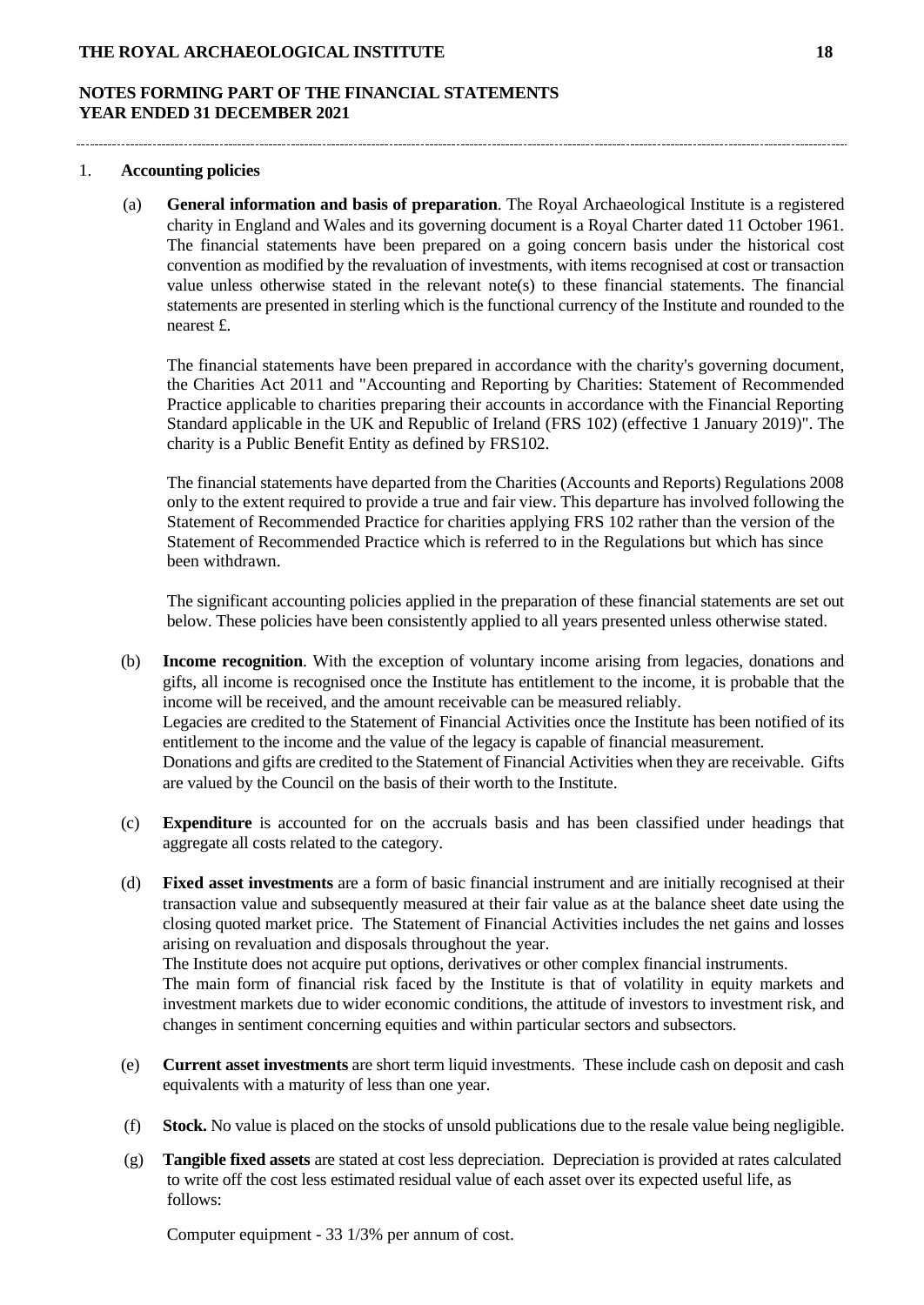(h) **Debtors and creditors receivable / payable within one year** with no stated interest rate and receivable or payable within one year are recorded at transaction price. Any losses arising from impairment are recognised in expenditure.

## 1. **Accounting policies (continued)**

- (i) **Funds structure**. General funds are unrestricted funds which are available for use at the discretion of the Council in furtherance of the general objectives of the Institute. Designated funds comprise unrestricted funds that have been set aside by the Council members for particular purposes. Restricted funds are funds which are to be used in accordance with specific restrictions imposed by donors or have been raised by the Institute for particular purposes.
- (j) **Employee benefits**. When employees have rendered service to the Institute, short-term employee benefits to which the employees are entitled are recognised at the undiscounted amount expected to be paid in exchange for that service.

The Institute operates a defined contribution pension plan for the benefit of its employees. Contributions are charged as an expense as they become payable.

- (k) **Going concern**. The financial statements have been prepared on a going concern basis as the Council believes that no material uncertainties exist. The Council has considered the level of funds held and the expected level of income and expenditure for 12 months from authorising these financial statements. The budgeted income and expenditure are sufficient with the level of reserves for the Institute to be able to continue as a going concern.
- (l) **Judgements and key sources of estimation uncertainty.** The Institute makes estimates and assumptions concerning the future. The resulting accounting estimates will, by definition, seldom equal the related actual results. The estimates and assumptions that have a significant risk of causing material adjustments to the carrying amounts of the assets and liabilities within the next financial year are addressed below.

## *(i) Useful economic lives of tangible assets:*

The annual depreciation charge for tangible assets is sensitive to changes in the estimated useful economic levels and residual values of the assets. The useful economic lives and residual values are reassessed annually. They are amended when necessary to reflect current estimates, based on technological advancement, future investments, economic utilisation and physical condition of the assets. See accounting policy note (above) for the useful economic lives for each class of assets.

## 2. **Donations, grants and legacies**

|                     | <b>Unrestricted</b>      | <b>Restricted</b>        | <b>Total</b>             | <b>Total</b> |
|---------------------|--------------------------|--------------------------|--------------------------|--------------|
|                     | <b>Funds</b>             | <b>Funds</b>             | 2021                     | 2020         |
| Donations and gifts | 360                      | $\overline{\phantom{a}}$ | 360                      | 2,210        |
| Tony Baggs Prize    | $\overline{\phantom{a}}$ | $\overline{\phantom{a}}$ | $\overline{\phantom{a}}$ | 500          |
|                     | 360                      | $\overline{\phantom{a}}$ | 360                      | 2,710        |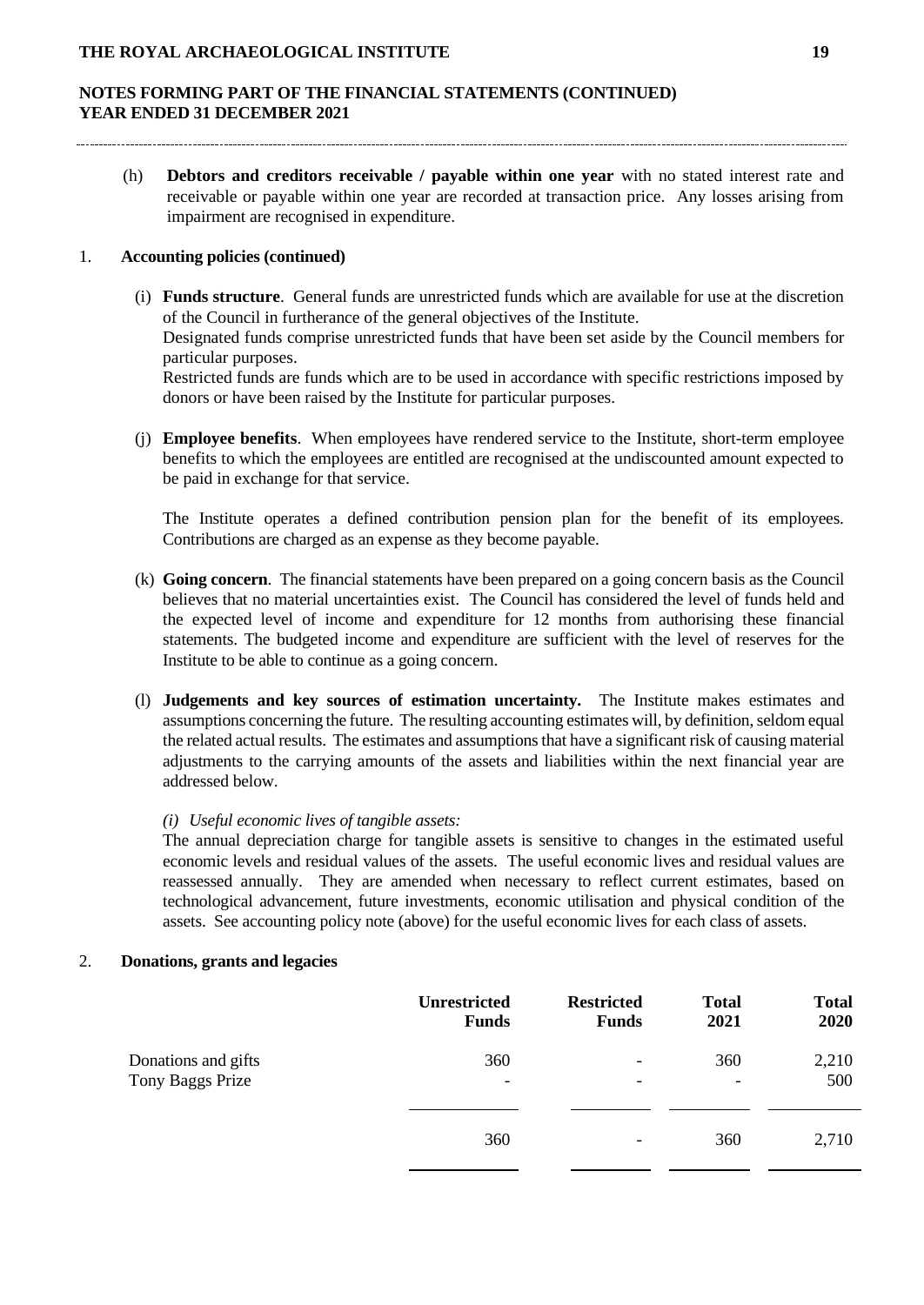# **NOTES FORMING PART OF THE FINANCIAL STATEMENTS (CONTINUED) YEAR ENDED 31 DECEMBER 2021**

## 3 **Investment income and interest receivable**

|                |                                                                                                                    | <b>Unrestricted</b><br><b>Funds</b> | <b>Restricted</b><br><b>Funds</b> | <b>Total</b><br>2021           | <b>Total</b><br>2020            |
|----------------|--------------------------------------------------------------------------------------------------------------------|-------------------------------------|-----------------------------------|--------------------------------|---------------------------------|
|                | Dividend income<br><b>Bank</b> interest                                                                            | 47,951<br>13                        | 1,019                             | 48,970<br>13                   | 47,664<br>147                   |
|                |                                                                                                                    | 47,964                              | 1,019                             | 48,983                         | 47,811                          |
| $\overline{4}$ | Archaeological journal                                                                                             |                                     |                                   |                                |                                 |
|                | Expenditure on journals:<br>Publications and other expenses<br>Editors' honoraria and expenses                     | 3,040<br>6,640                      |                                   | 3,040<br>6,640                 | 2,662<br>6,640                  |
|                |                                                                                                                    | 9,680                               |                                   | 9,680                          | 9,302                           |
| 5              | <b>Lectures</b>                                                                                                    |                                     |                                   |                                |                                 |
|                | Travelling, lecture room hire<br>and accommodation                                                                 | 2,405                               |                                   | 2,405                          | 2,044                           |
| 6              | <b>Meetings (excursions)</b>                                                                                       |                                     |                                   |                                |                                 |
|                | Income from Meetings<br>Expenditure on meetings<br>Honoraria                                                       | 12,420<br>(13, 356)<br>(1,800)      |                                   | 12,420<br>(13, 356)<br>(1,800) | (256)<br>(2,800)                |
|                |                                                                                                                    | (2,736)                             |                                   | (2,736)                        | (2,544)                         |
| $\mathcal{L}$  | <b>Grants</b>                                                                                                      |                                     |                                   |                                |                                 |
|                | <b>Research Grants</b><br>Tony Clark Memorial Fund<br><b>Cheney Bursary</b><br>Prizes<br><b>Bunnell Lewis Fund</b> | 13,966                              | 2,690<br>2,250                    | 13,966<br>2,690<br>2,250       | 16,287<br>173<br>1,000<br>1,500 |
|                |                                                                                                                    | 13,966                              | 4,940                             | 18,906                         | 18,960                          |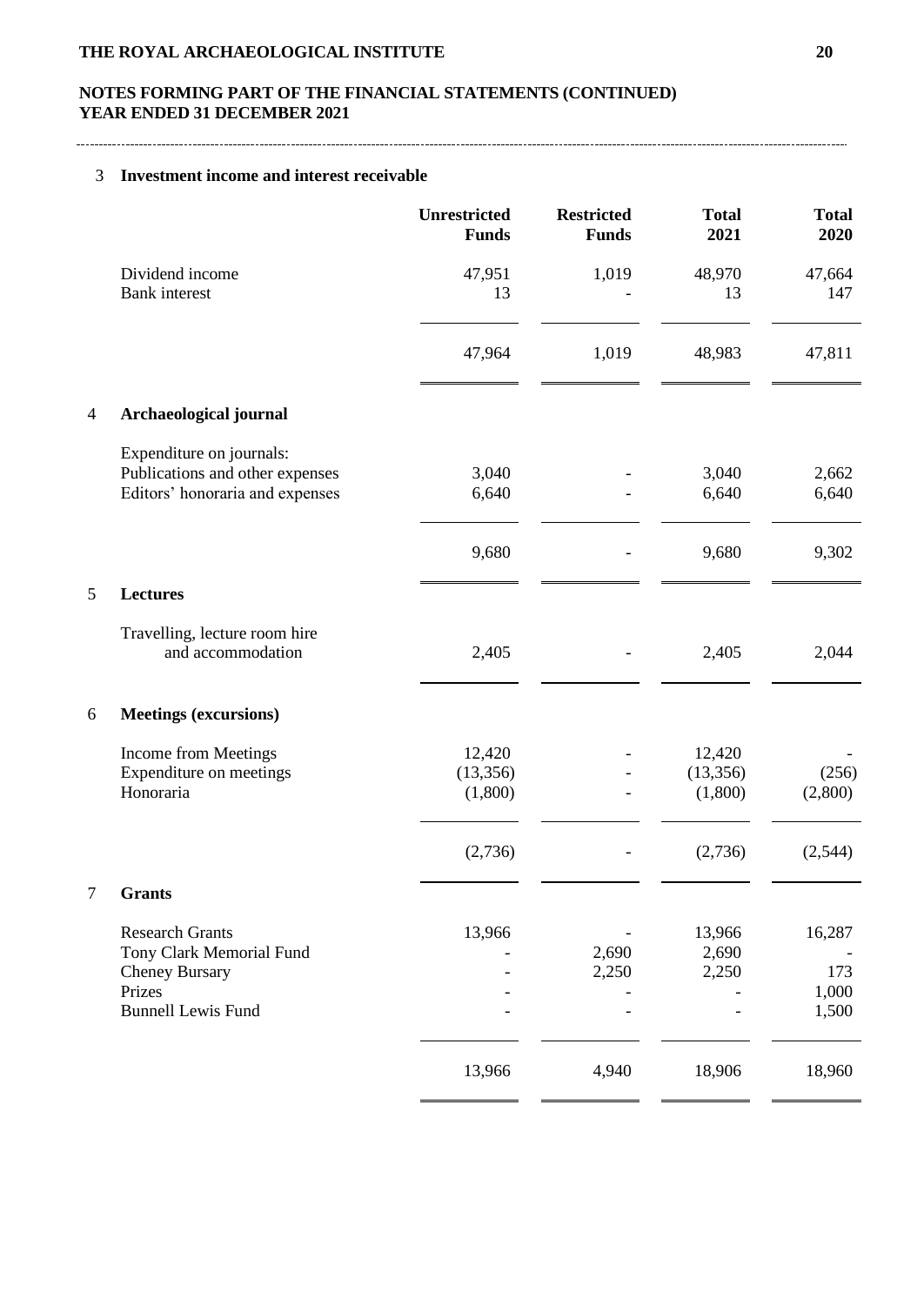# **NOTES FORMING PART OF THE FINANCIAL STATEMENTS (CONTINUED) YEAR ENDED 31 DECEMBER 2021**

| $\,8\,$ | <b>Administration and governance costs</b>                                                               |              | <b>Unrestricted and Total</b> |
|---------|----------------------------------------------------------------------------------------------------------|--------------|-------------------------------|
|         |                                                                                                          | 2021         | 2020                          |
|         | Salary and pensions costs                                                                                | 18,991       | 18,992                        |
|         | Office administration                                                                                    | 1,367        | 1,1229                        |
|         | <b>Bank</b> charges                                                                                      | 1,101        | 1,000                         |
|         | Computer equipment depreciation                                                                          | 280          | 167                           |
|         | Audit fees                                                                                               | 4,440        | 4,200                         |
|         | Consultancy fees                                                                                         | 400          | 16,951                        |
|         | Accountancy and bookkeeping                                                                              | 927          | 1,110                         |
|         | Travel and accommodation                                                                                 | 3,302        | 2,140                         |
|         | Administration travel                                                                                    | 160          | 253                           |
|         | Governance                                                                                               | 3,323        | 130                           |
|         | Room hire                                                                                                | 751          | 558                           |
|         |                                                                                                          | 35,042       | 46,629                        |
| 9       | <b>Staff costs and employee benefits</b><br>The average monthly number of employees during the year was: |              |                               |
|         | <b>Number of employees</b>                                                                               |              |                               |
|         | Current                                                                                                  | $\mathbf{1}$ | $\mathbf{1}$                  |
|         |                                                                                                          |              |                               |
|         |                                                                                                          | $\mathbf{1}$ | $\mathbf{1}$                  |
|         | <b>Employment costs</b>                                                                                  |              |                               |
|         | Wages and salaries                                                                                       | 18,452       | 18,458                        |
|         | Other pension costs                                                                                      | 539          | 534                           |
|         |                                                                                                          | 18,991       | 18,992                        |
|         |                                                                                                          |              |                               |

No employee received total employee benefits (excluding employer pension costs) of more than £60,000.

| 10 | <b>Investments</b><br><b>Listed investments</b>                                                                                              | <b>Total</b><br>2021 | <b>Total</b><br>2020            |
|----|----------------------------------------------------------------------------------------------------------------------------------------------|----------------------|---------------------------------|
|    | Market value at 1 January 2021<br>Acquisitions at cost<br>Net unrealised investment gains/(losses)<br>Net realised investment gains/(losses) | 1,586,586<br>213,851 | 1,337,052<br>120,000<br>129,534 |
|    | Market value at 31 December 2021                                                                                                             | 1,800,437            | 1,586,586                       |
|    | Historical cost at 31 December 2021                                                                                                          | 1,115,364            | 1,115,364                       |

Listed investments held at 31 December 2021 comprised wholly of Charities Official Investment Funds.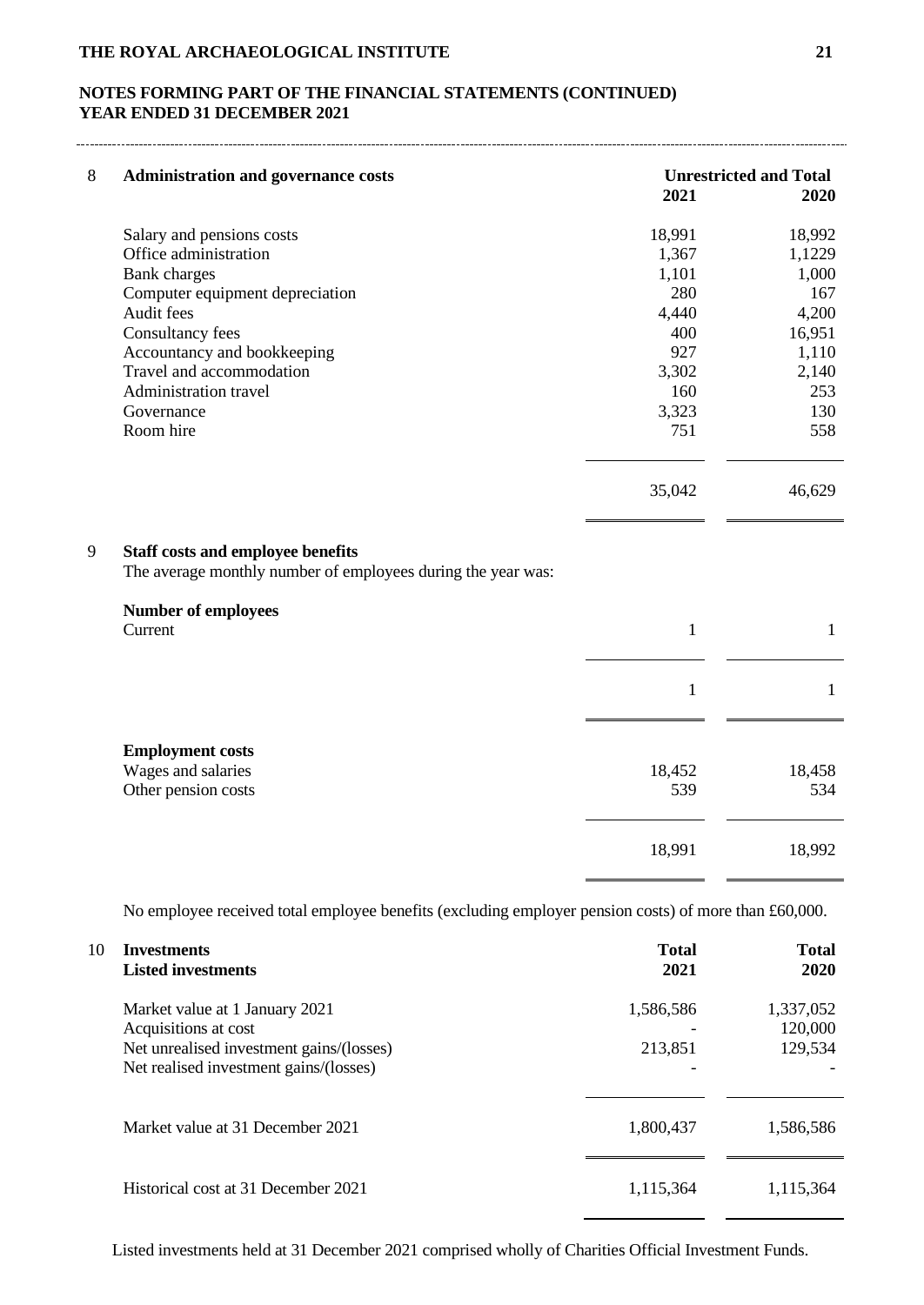# **NOTES FORMING PART OF THE FINANCIAL STATEMENTS (CONTINUED) YEAR ENDED 31 DECEMBER 2021**

| 11 | <b>Tangible fixed assets</b>                          |                | Computer<br>Equipment |
|----|-------------------------------------------------------|----------------|-----------------------|
|    | Cost:<br>At 1 January 2021<br><b>Additions</b>        |                | 6,023<br>340          |
|    | 31 December 2021                                      |                | 6,363                 |
|    | Depreciation:<br>At 1 January 2021<br>Charge for year |                | 5,690<br>280          |
|    | 31 December 2021                                      |                | 5,970                 |
|    | Net book value<br>At 31 December 2021                 |                | 393                   |
|    | At 31 December 2020                                   |                | 333                   |
| 12 | <b>Debtors and prepayments</b>                        | 2021           | 2020                  |
|    | Prepayments                                           | 3,123          | 3,066                 |
|    | Accrued income<br>Other debtors                       | 3,273          | 200                   |
|    |                                                       | 6,396          | 3,266                 |
| 13 | <b>Accruals and deferred income</b>                   | 2021           | 2020                  |
|    | <b>Grants and Other Creditors</b><br>Accruals         | 5,000<br>5,537 | 14,132<br>5,368       |
|    | Social security<br>Deferred income                    | 80             | 520                   |
|    |                                                       | 10,617         | 20,020                |

Deferred income of £80 (2020 - £520) relates to funds received in the year to 31 December 2021, for the year ended 31 December 2022.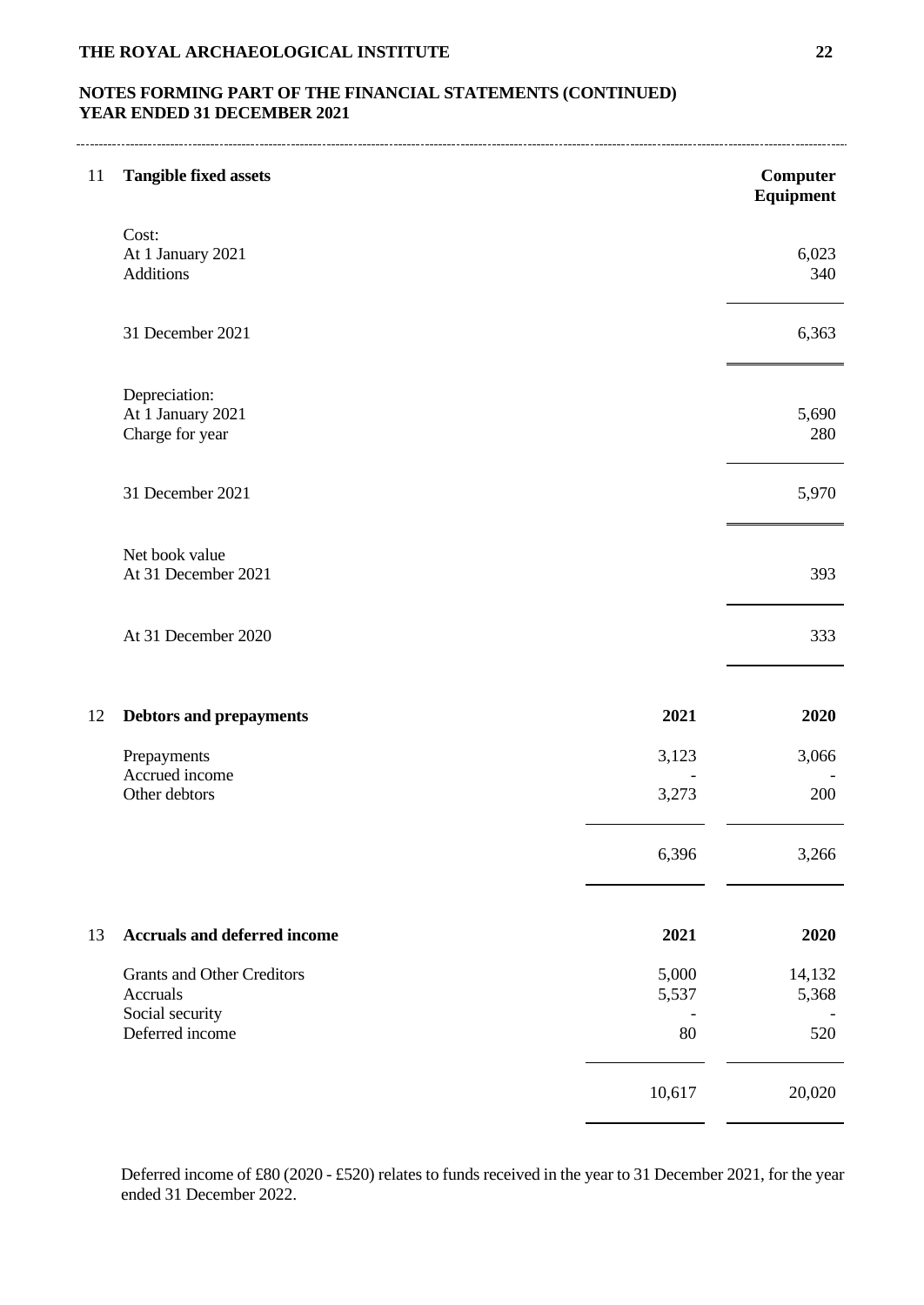#### 14 **Designated funds**

The income funds of the Institute include designated funds comprising the following:

|                   | <b>Balance</b><br>01/01/2021 | <b>Incoming</b> | <b>Expenditure</b>       | <b>Balance</b><br>31/12/2021 |
|-------------------|------------------------------|-----------------|--------------------------|------------------------------|
| Mr Frank S Cheney | 26,665                       | 74              | $\overline{\phantom{0}}$ | 26,739                       |
| Life Membership   | 12,132                       | 2,355           |                          | 14,482                       |
|                   |                              |                 |                          |                              |
|                   | 38,797                       | 2,424           |                          | 41,221                       |
|                   |                              |                 |                          |                              |

The funds are held for the following purposes:

| Mr Frank S Cheney<br>$\overline{\phantom{a}}$ | In 1996 Council applied a bequest from Mr<br>Frank S Cheney as a designated fund to pay for<br>attendance by students at meetings. Providing<br>there is sufficient income, 3% of the COIF<br>Fixed Interest income will be allocated to the Mr<br>Frank S Cheney Fund, £74 (2020: £86). |
|-----------------------------------------------|------------------------------------------------------------------------------------------------------------------------------------------------------------------------------------------------------------------------------------------------------------------------------------------|
| Life Membership<br>$\overline{\phantom{a}}$   | Providing there is sufficient income, 1% of the<br>COIF Fixed Interest income will be allocated to<br>the Life Membership Fund.<br>Receipts from Life Subscriptions to be applied<br>in this way total £25 $(2020: \text{\pounds}29)$ .                                                  |

# 15 **Restricted funds**

The income funds of the Institute include restricted funds comprising special trusts and unexpended balances of grants held as funds to be applied for specific purposes, as follows:-

|                                                                 | <b>Balance</b><br>01/01/2021 | <b>Incoming</b> | <b>Expenditure</b>       | Gains                    | <b>Balance</b><br>31/12/2021 |
|-----------------------------------------------------------------|------------------------------|-----------------|--------------------------|--------------------------|------------------------------|
| The Bunnell Lewis Research Fund<br>The Tony Clark Memorial Fund | 26.558<br>14,676             | 654<br>365      | (2,250)<br>(2,690)       | 3,168<br>1,030           | 28,130<br>13,381             |
| Tony Baggs Dissertation Prize                                   | $\overline{\phantom{a}}$     |                 | $\overline{\phantom{0}}$ | $\overline{\phantom{0}}$ |                              |
|                                                                 | 41,234                       | 1,019           | (4,940)                  | 4,198                    | 41,511                       |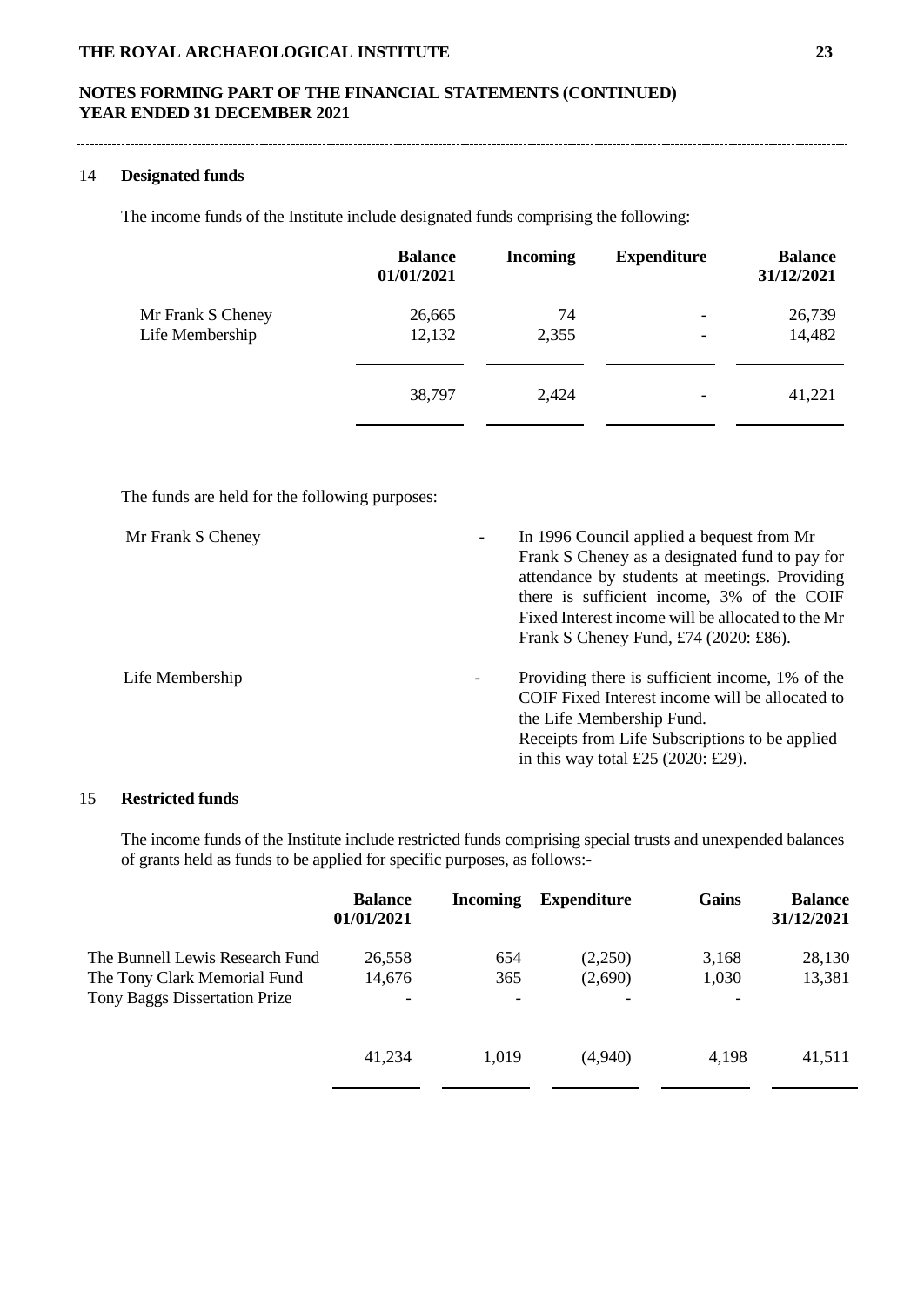## 15 **Restricted funds (continued)**

The funds are held for the following purposes: -

| <b>Bunnell Lewis Research Fund</b> | $\overline{\phantom{a}}$ | To be applied in the furtherance of Roman<br>archaeological research.                                                                                                                                                                               |
|------------------------------------|--------------------------|-----------------------------------------------------------------------------------------------------------------------------------------------------------------------------------------------------------------------------------------------------|
| Tony Clark Memorial Fund           | $\overline{\phantom{a}}$ | To be applied to archaeological research with<br>priority going to small organisations and<br>individuals, with preference to projects in which<br>archaeological<br>prospecting<br>and<br>archaeomagnetic dating are<br>significant<br>components. |

## Tony Baggs Fund **For the undergraduate dissertation award.**

| 16 | Analysis of net assets between funds                     | <b>Unrestricted</b><br><b>Funds</b> | <b>Restricted</b><br><b>Funds</b> | <b>Total</b><br><b>Funds</b> |
|----|----------------------------------------------------------|-------------------------------------|-----------------------------------|------------------------------|
|    | Fund balances at 31 December 2021                        |                                     |                                   |                              |
|    | are represented by:                                      |                                     |                                   |                              |
|    | <b>Fixed Assets</b>                                      | 393                                 |                                   | 393                          |
|    | Fixed asset investments                                  | 1,770,964                           | 29,473                            | 1,800,437                    |
|    | Current assets                                           | 110,984                             | 12,038                            | 123,022                      |
|    | <b>Current liabilities</b>                               | (10,617)                            |                                   | (10,617)                     |
|    | <b>Total net assets</b>                                  | 1,871,724                           | 41,511                            | 1,913,235                    |
|    | Fund balances at 31 December 2020<br>are represented by: |                                     |                                   |                              |
|    | <b>Fixed Assets</b>                                      | 333                                 |                                   | 33                           |
|    | Fixed asset investments                                  | 1,557,113                           | 29,473                            | 1,586,586                    |
|    | <b>Current assets</b>                                    | 103,300                             | 11,761                            | 115,061                      |
|    | <b>Current liabilities</b>                               | (20,020)                            |                                   | (20,020)                     |
|    | <b>Total net assets</b>                                  | £1,640,726                          | £41,234                           | £1,681,960                   |
|    |                                                          |                                     |                                   |                              |

## 17. **Transfer between funds**

No transfers between funds were made in the year.

# 18. **Pension and other post-retirement benefits**

The Institute operates a defined contribution pension plan for its employees. The amount recognised as an expense in the period was £539 (2020 - £534).